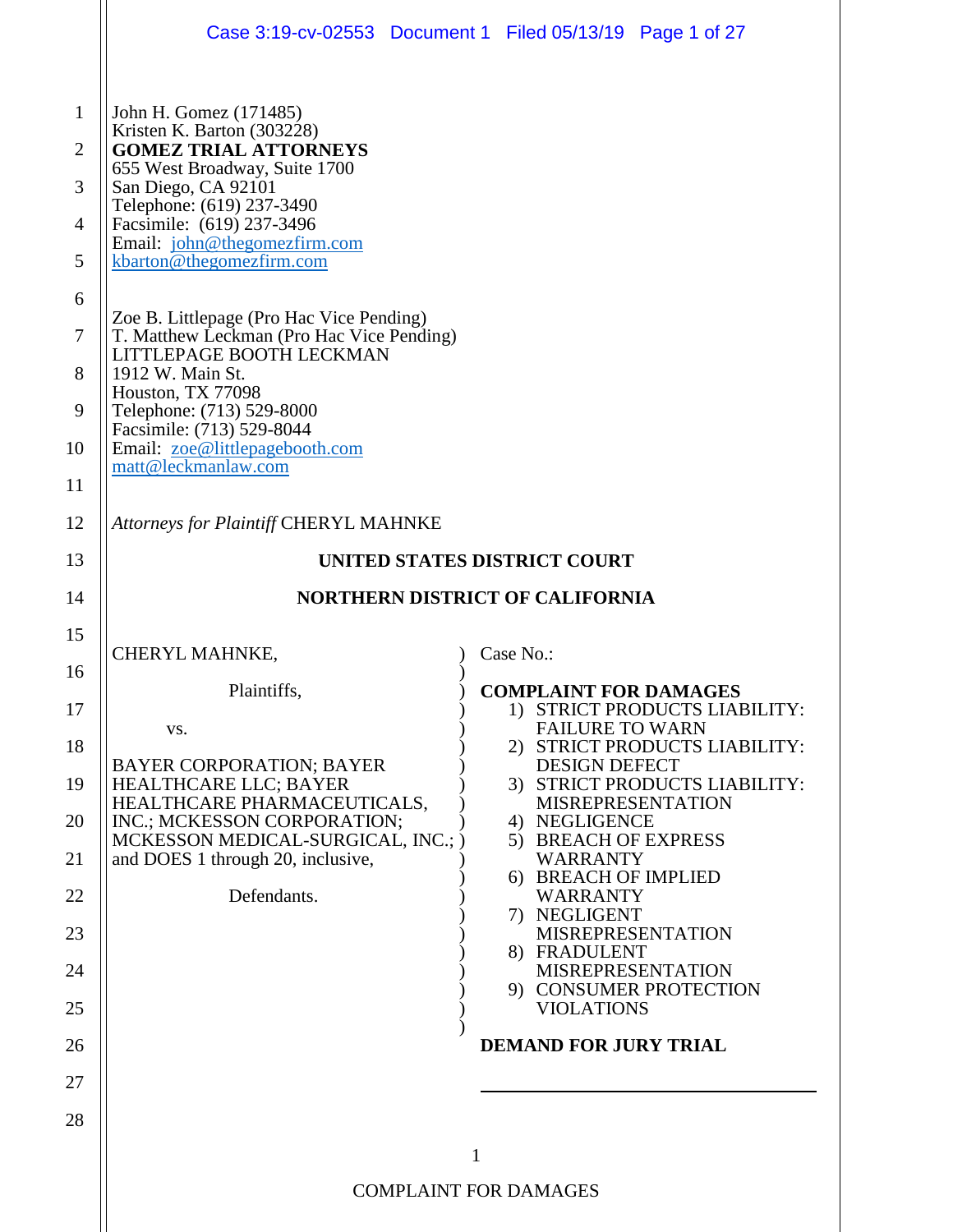COMES NOW Plaintiff CHERYL MAHNKE ("Plaintiff") and alleges as follows:

# **INTRODUCTION**

1. This action arises out of Plaintiff Cheryl Mahnke's injuries and damages, which were directly and proximately caused by her exposure to Defendants' Magnetic Resonance Imaging ("MRI") prescription Gadolinium-based Contrast Agents ("GBCAs") in the State of California. Plaintiff's damages are a direct and proximate result of Defendants' and/or their corporate predecessors negligent, willful, and wrong conduct in connection with the research, development, design, testing, licensing, manufacturing, distribution, supply, labeling, marketing and/or sale of GBCAs.

# **PARTIES**

2. Plaintiff Cheryl Mahnke, at all relevant times, was a resident and citizen of the State of California.

# *Defendant Bayer Corporation*

3. Defendant Bayer Corporation is, and at all relevant times has been, engaged in the research, development, design, testing, licensing, manufacturing, distribution, supply, labeling, marketing, and sale of the prescription GBCAs: Magnevist, Eovist, and Gadavist.

4. Defendant Bayer Corporation is, and at all relevant times has been, engaged in the distribution, supply, marketing, and sale of Magnevist, Eovist, and Gadavist in the State of California. This Court has personal jurisdiction over said Defendant under the doctrine of specific jurisdiction because said Defendant purposefully availed itself of the benefits and protections of California's laws, and Plaintiff's claim arises out of Defendant's forum-related activities.

5. Defendant Bayer Corporation is a for-profit corporation that is incorporated under the laws of Indiana.

6. Defendant Bayer Corporation contends that its principal place of business is in New Jersey.

7. Defendant Bayer Corporation may be served with process by serving its registered agent, CSC – Lawyers Incorporating Services, located at 2710 Gateway Oaks Drive,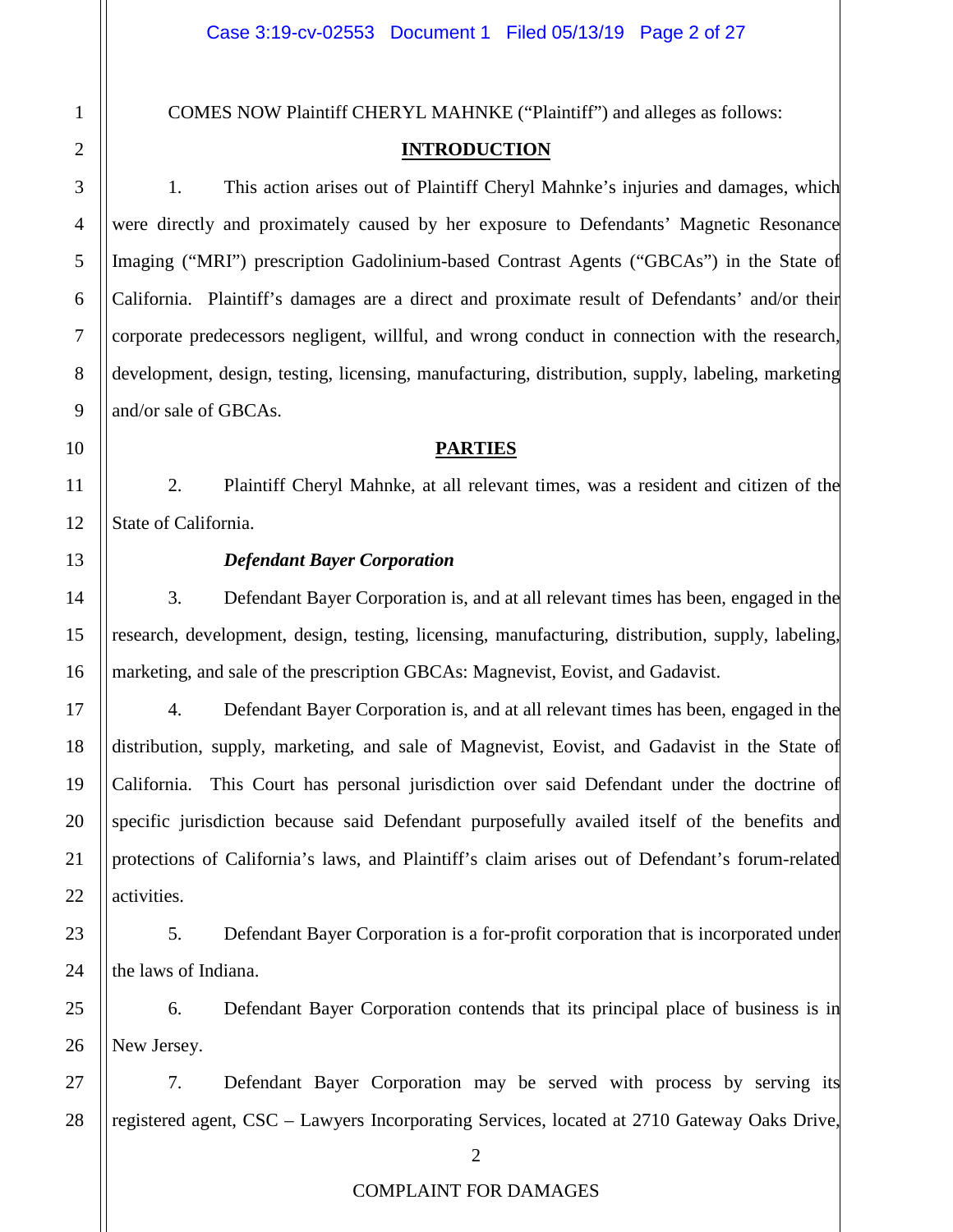Suite 150 N, Sacramento, CA 95833.

# *Defendant Bayer HealthCare, LLC*

8. Defendant Bayer HealthCare LLC is, and at all relevant times has been, engaged in the research, development, design, testing, licensing, manufacturing, distribution, supply, labeling, marketing, and sale of the prescription GBCAs: Magnevist, Eovist, and Gadavist.

9. Defendant Bayer HealthCare LLC is, and at all relevant times has been, engaged in the distribution, supply, marketing, and sale of Magnevist, Eovist, and Gadavist in the State of California. This Court has personal jurisdiction over said Defendant under the doctrine of specific jurisdiction because said Defendant purposefully availed itself of the benefits and protections of California's laws, and Plaintiff's claim arises out of Defendant's forum-related activities.

10. Defendant Bayer HealthCare LLC is a for-profit limited liability company organized under the laws of Delaware.

11. Defendant Bayer HealthCare LLC contends that its principal place of business is in New Jersey.

12. Defendant Bayer HealthCare LLC consists of nine (9) members, which are as follows:

- (a) NippoNex, Inc., a Delaware corporation with its principal place of business in New Jersey;
	- (b) Bayer West Coast Corporation, a Delaware corporation with its principal place of business in New Jersey;
		- (c) Bayer Essure Inc., a Delaware corporation with its principal place of business in New Jersey;
		- (d) Bayer Medical Care Inc., a Delaware corporation with its principal place of business in the Commonwealth of Pennsylvania;
		- (e) Bayer Consumer Care Holdings LLC, a limited liability company, the sole member of which is Bayer East Coast LLC and the sole preferred member of which is Bayer HealthCare US Funding LLC. Bayer East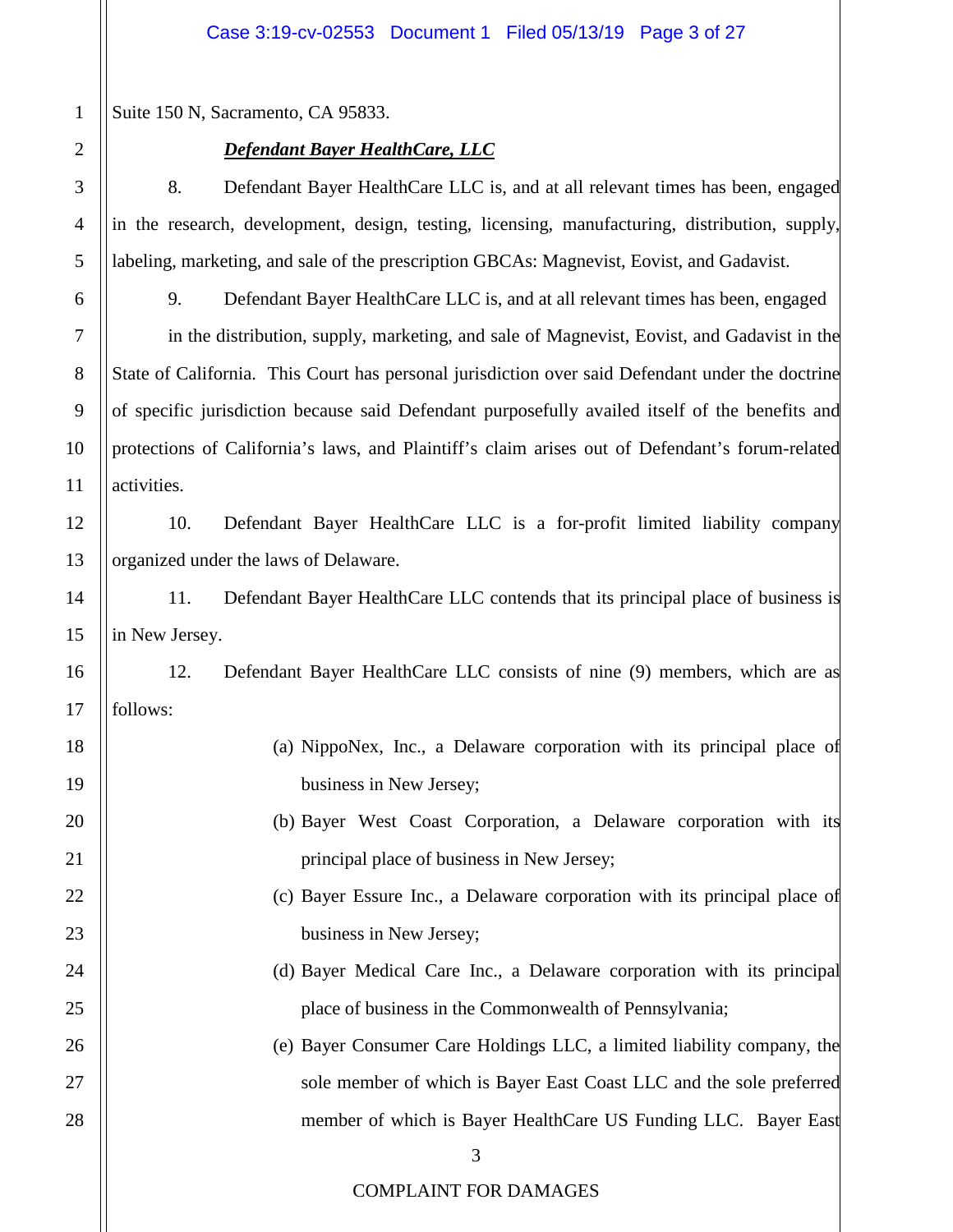1

2

3

4

5

6

7

8

9

10

11

12

13

14

15

16

17

18

19

20

21

22

23

24

25

26

27

28

| Coast LLC's sole member is Bayer US Holding LP, and Bayer                                   |
|---------------------------------------------------------------------------------------------|
| HealthCare US Funding LLC's members are Bayer AG, Bayer Pharma                              |
| AG, and Bayer World Investments B.V. Bayer US Holding LP is a                               |
| limited partnership in which Bayer World Investments B.V. is the sole                       |
| General Partner and Bayer Solution B.V. is the sole limited partner.                        |
| Bayer Solution B.V. is a private company with limited liability                             |
| organized under the laws of the Netherlands and is wholly-owned by                          |
| Bayer World Investments B.V. Bayer World Investments B.V. is a                              |
| private company with limited liability organized under the laws of                          |
| Netherlands and is wholly owned by Bayer AG. Bayer AG and Bayer                             |
| Pharma AG are German Aktiengesellschafts organized under the laws                           |
| of Germany whose stock is publicly traded in Germany, and their                             |
| principal places of business are in Germany;                                                |
| (f) Dr. Scholl's LLC, a limited liability company, the sole member of                       |
| which is Bayer HealthCare US Funding LLC;                                                   |
| (g) Coppertone LLC, a limited liability company, the sole member of                         |
| which is Bayer HealthCare US Funding LLC;                                                   |
| (h) MiraLAX LLC, a limited liability company, the sole member of which                      |
| is Bayer HealthCare US Funding LLC; and                                                     |
| (i) Bayer HealthCare US Funding LLC, a limited liability company, whose                     |
| members are Bayer AG, Bayer Pharma AG, and Bayer World                                      |
| Investments B.V.                                                                            |
| 13.<br>Defendant Bayer HealthCare LLC may be served with process by serving its             |
| registered agent, CSC – Lawyers Incorporating Services, located at 2710 Gateway Oaks Drive, |
| Suite 150N, Sacramento, CA 95833.                                                           |
| Defendant Bayer HealthCare Pharmaceuticals, Inc.                                            |
| Defendant Bayer HealthCare Pharmaceuticals, Inc. is, and at all relevant times has<br>14.   |
| been, engaged in the research, development, design, testing, licensing, manufacturing,      |

4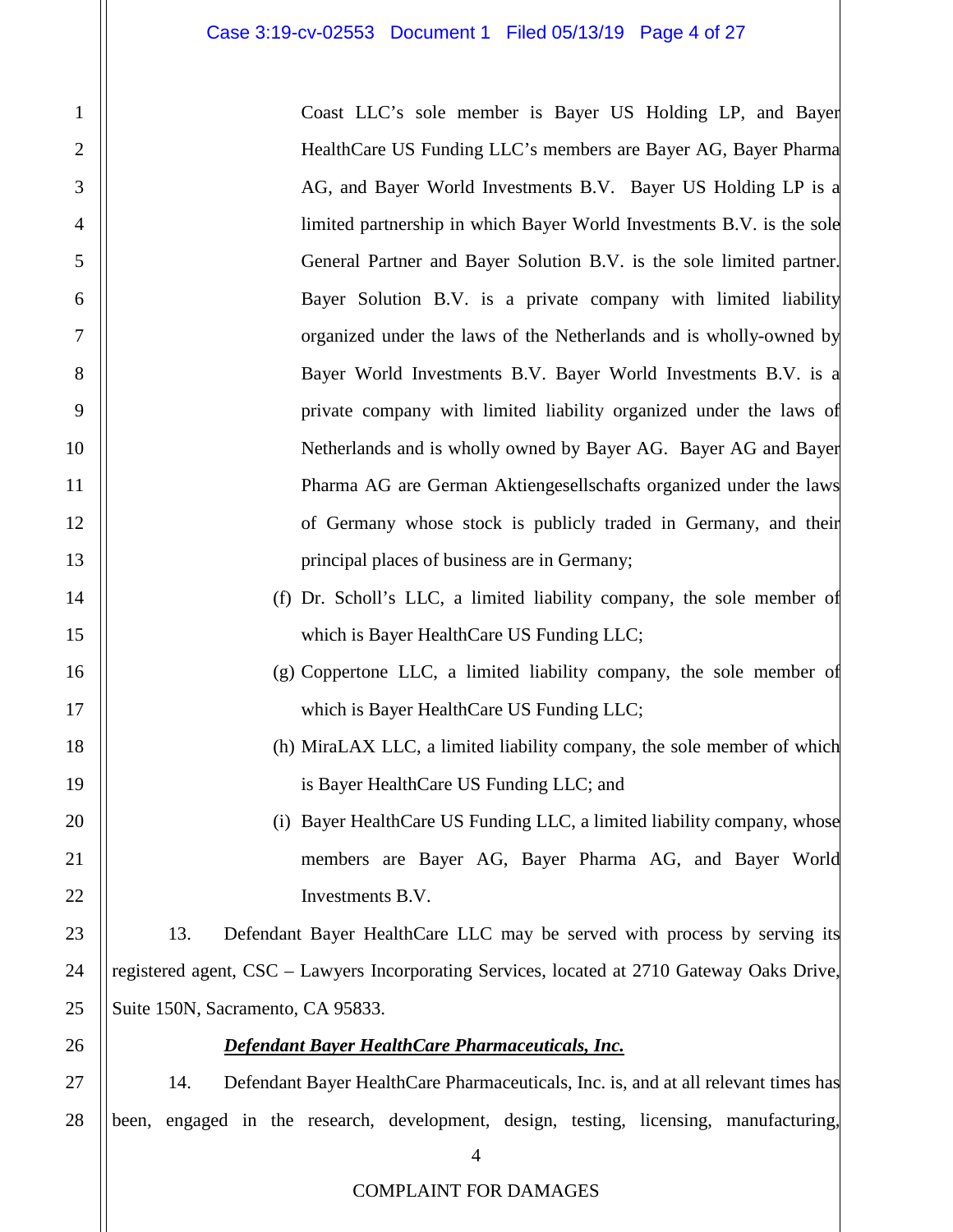distribution, supply, labeling, marketing, and sale of the prescription GBCAs: Magnevist, Eovist, and Gadavist.

15. Defendant Bayer HealthCare Pharmaceuticals, Inc. is, and at all relevant times has been, engaged in the distribution, supply, marketing, and sale of Magnevist, Eovist, and Gadavist in the State of California. This Court has personal jurisdiction over said Defendant under the doctrine of specific jurisdiction because said Defendant purposefully availed itself of the benefits and protections of California's laws, and Plaintiff's claim arises out of Defendant's forumrelated activities.

16. Defendant Bayer HealthCare Pharmaceuticals, Inc. is a for-profit corporation that is incorporated under the laws of Delaware.

17. Defendant Bayer HealthCare Pharmaceuticals, Inc. contends that its principal place of business is in New Jersey.

18. Defendant Bayer HealthCare Pharmaceuticals, Inc. may be served with process by serving its registered agent, CSC – Lawyers Incorporating Services, located at 2710 Gateway Oaks Drive, Sacramento, CA 95833.

# *Defendant McKesson Corporation*

19. Defendant McKesson Corporation ("McKesson") distributes Magnevist and other GBCAs in California and elsewhere. Plaintiff alleges that McKesson distributed Magnevist and/or other GBCAs that were injected into Plaintiff.

20. Defendant McKesson Corporation is a for-profit Delaware corporation with its principal place of business and headquarters in Irving, Texas.

21. Defendant McKesson Corporation is, and at all relevant times has been, engaged in the distribution of Magnevist and other GBCAs in the State of California. This Court has personal jurisdiction over said Defendant under the doctrine of specific jurisdiction because said Defendant purposefully availed itself of the benefits and protections of California's laws, and Plaintiff's claim arises out of Defendant's forum-related activities.

22. Defendant McKesson Corporation may be served with process by serving its registered agent, CSC – Lawyers Incorporating Services, located at 2710 Gateway Oaks Drive,

1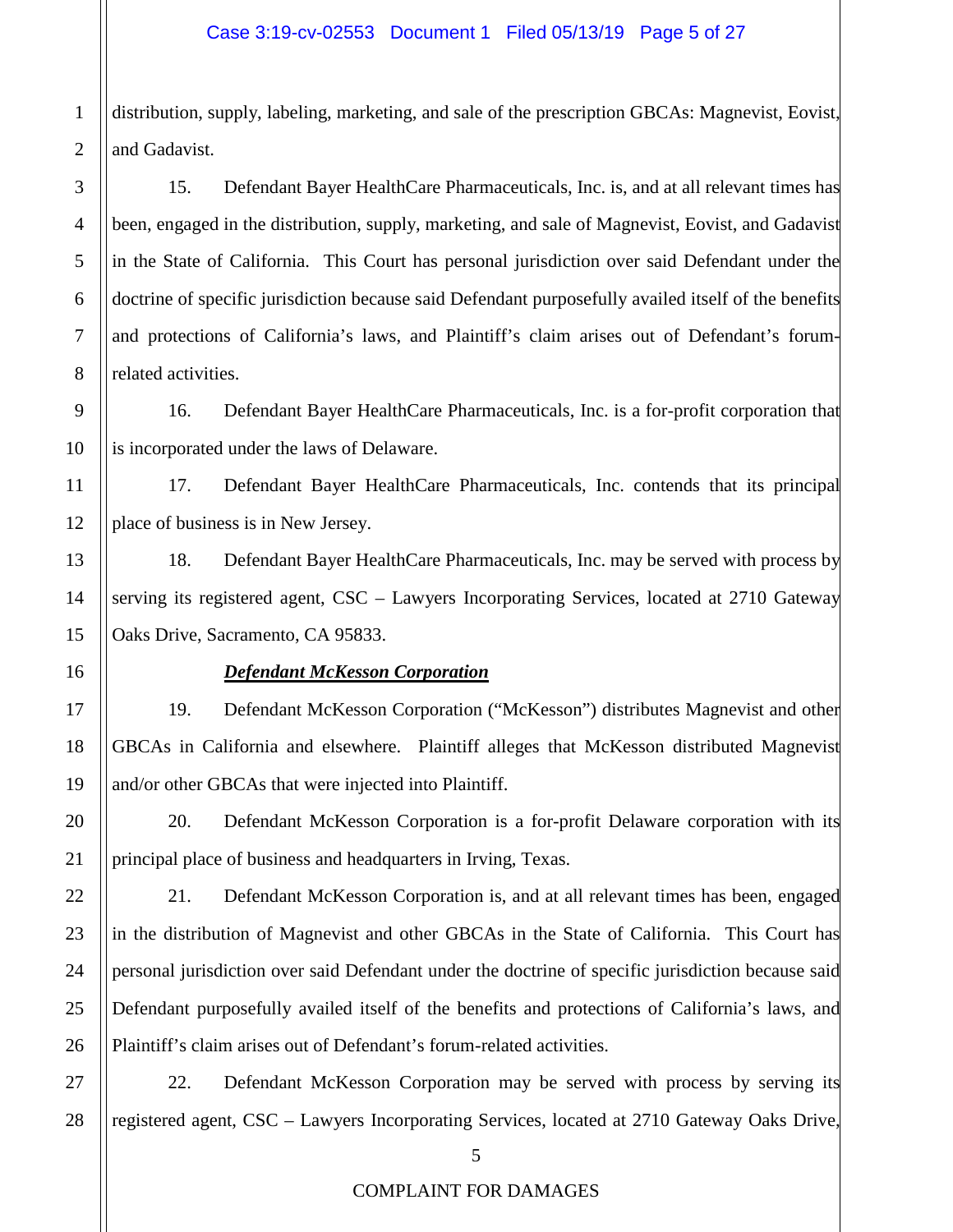Sacramento, CA 95833.

1

2

3

4

5

6

7

# *Defendant McKesson Medical-Surgical, Inc.*

23. Defendant McKesson Medical-Surgical, Inc. distributes Magnevist and other GBCAs in California and elsewhere. Plaintiff alleges that McKesson Medical-Surgical, Inc. distributed Magnevist and/or other gadolinium-based contrast agents that were injected into Plaintiff.

24. Defendant McKesson Medical-Surgical, Inc. is a Virginia corporation with its principal place of business and headquarters in Irving, Texas.

25. Defendant McKesson Corporation is, and at all relevant times has been, engaged in the distribution of Magnevist and other GBCAs in the State of California. This Court has personal jurisdiction over said Defendant under the doctrine of specific jurisdiction because said Defendant purposefully availed itself of the benefits and protections of California's laws, and Plaintiff's claim arises out of Defendant's forum-related activities.

26. Defendant McKesson Corporation may be served with process by serving its registered agent, CSC – Lawyers Incorporating Services, located at 2710 Gateway Oaks Drive, Sacramento, CA 95833.

# *Defendant Does 1-20*

27. The true names and capacities of those Defendants designated as DOES 1-20 are unknown to Plaintiff. Plaintiff alleges on information and belief that DOES 1-20 manufactured, marketed and/or distributed gadolinium-based contrast agents that were injected into Plaintiff and that these fictitiously named defendants bear some legal responsibility for the events and damages set forth herein. This Court has personal jurisdiction over said Defendant under the doctrine of specific jurisdiction because said Defendant purposefully availed itself of the benefits and protections of California's laws, and Plaintiff's claim arises out of Defendant's forumrelated activities. Plaintiff will amend this complaint if necessary to show the identity of each fictitiously named Defendant when they have been ascertained.

//

//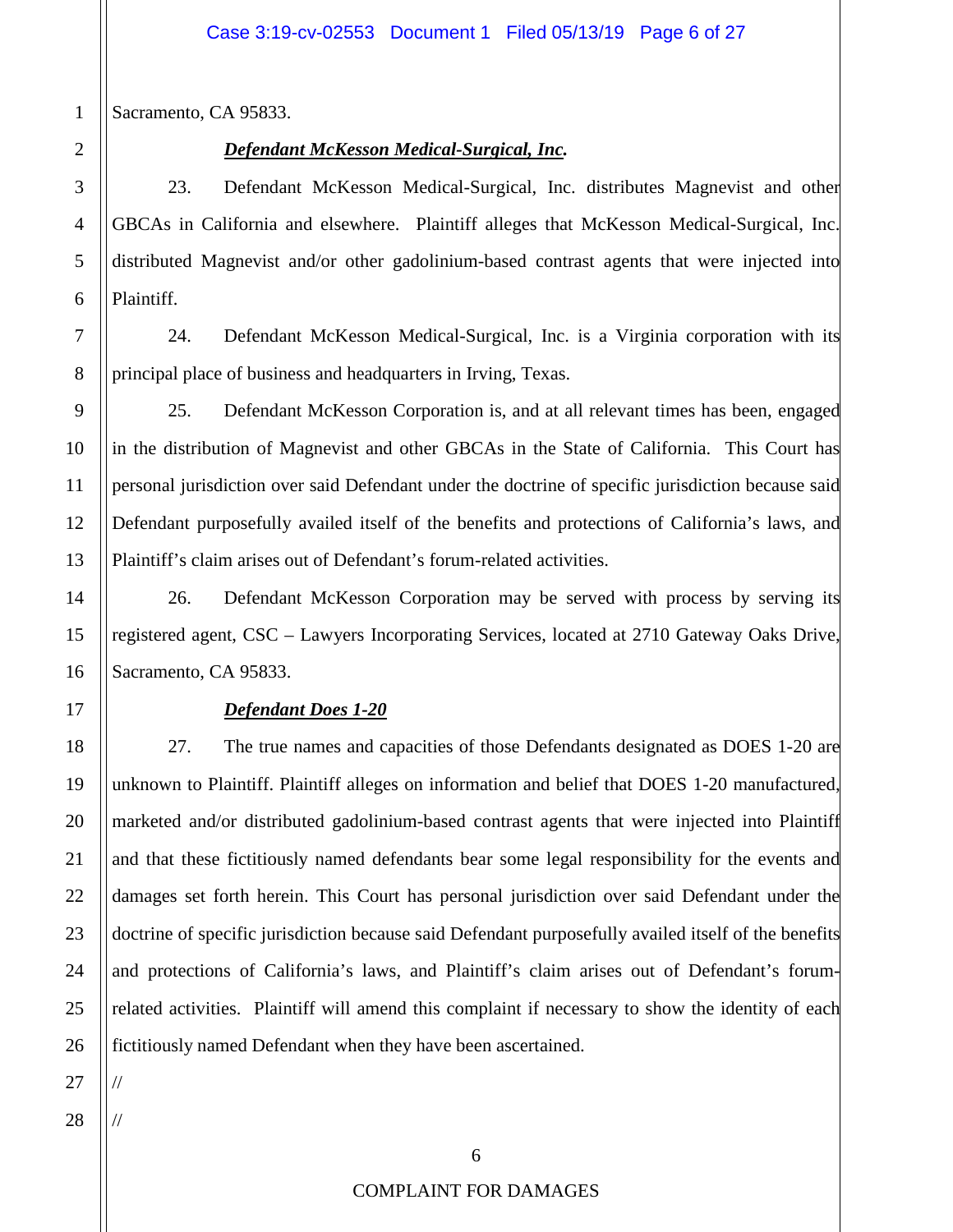28. This Court has subject matter jurisdiction pursuant to 28 U.S.C. § 1332 (diversity jurisdiction). The amount in controversy exceeds the jurisdictional minimum of this Court, exclusive of interest and costs. There is complete diversity of citizenship between Plaintiff and Defendants. Plaintiff is a resident and citizen of and is domiciled in the State of California. As set forth more fully above, all Defendants are entities organized in states other than the State of California, all Defendants have their principal place of business in a state other than the State of California, and none of the Defendants is a citizen or resident of the State of California.

29. This Court has personal jurisdiction over all Defendants because they supplied, distributed, shipped, and delivered their GBCAs to healthcare providers throughout the United States, including, upon information and belief, to Plaintiff's healthcare providers in the State of California.

30. This Court has personal jurisdiction over all Defendants because Defendants have engaged in continuous, systematic, and substantial business activities in the State of California including but not limited to the marketing, sale and distribution of their GBCAs throughout the State of California.

31. Venue is proper in this District pursuant to 28 U.S.C. § 1391(a), because Defendants marketed, advertised, and distributed the GBCAs in this District, Defendants do substantial business in the State of California and within this District, and Defendants developed, manufactured, promoted, marketed, tested, researched, distributed, warranted, and sold GBCAs, including Magnevist, Eovist, and Gadavist in interstate commerce.

# **NATURE OF ACTION**

32. Gadolinium (Gd) is a rare earth metal.

33. Gadolinium-based Contrast Agents ("GBCAs") are chemical compounds that are introduced into the body prior to an MRI procedure in order to enhance the imaging.

34. The instant action arises from Plaintiff's exposure to Defendants' GBCA products by way of having undergone MRI procedures as detailed *infra*.

28

1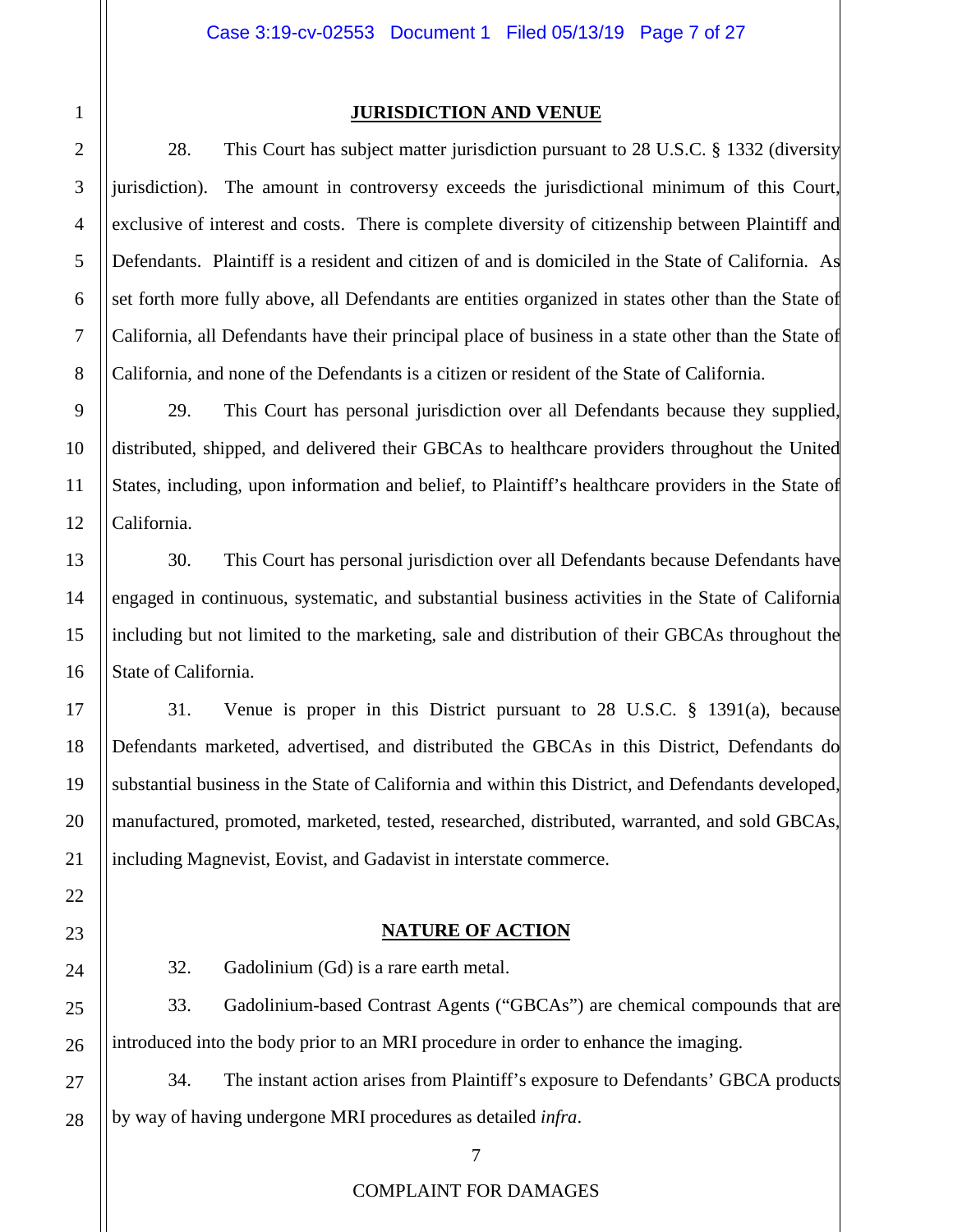35. Plaintiff's exposure to Defendants' GBCAs has resulted in retention of Gadolinium in Plaintiff's body, directly and proximately causing Plaintiff to develop Gadolinium toxicity, manifested by symptoms including brain fog, joint pain and skin problems.

36. Plaintiff's development of Gadolinium toxicity has caused Plaintiff pain and suffering, and mental anguish.

37. Plaintiff brings this action, sounding in, *inter alia*, strict products liability, negligence, and fraud, seeking recovery of compensatory and punitive damages demands a trial by jury.

# **FACTUAL BACKGROUND:**

# **GADOLINIUM AND GADOLINIUM-BASED CONTRAST AGENTS (GBCAs)**

38. Gadolinium (Gd) is a chemical element. It sits in the lanthanide metal series of the periodic table and carries atomic number 64 and a relative atomic mass of 157 u.

39. In its natural state, gadolinium exists only in oxidized form as  $Gd^{3+}$ , which is a cation (an ion with more protons than electrons and hence a positive charge).

40. The gadolinium atom contains seven unpaired electrons in its 4f orbit, which is the highest possible number of unpaired electron spins that an atom can contain.

41. These unpaired electrons are what makes gadolinium highly paramagnetic, and consequently, uniquely effective for use in Magnetic Resonance Imaging (MRI or MR imaging).

42. MR imaging is a medical diagnostic procedure that employs radiofrequency (RF) waves and a strong magnetic field to temporarily realign protons found in body tissue being targeted in the particular imaging.

43. Once RF is applied, the protons in the body's tissue produce signals captured by a receiver and are generated into a "picture" of the target area by the MRI machine.

44. Prior to the 1980s, magnetic resonance MRI was ordinarily performed in the clinical setting without the use of contrast agents.

45. Eventually, research revealed that introducing a contrast agent into a patient prior to MRI might safely alter the magnetic properties of target tissues and serve to enhance the imaging.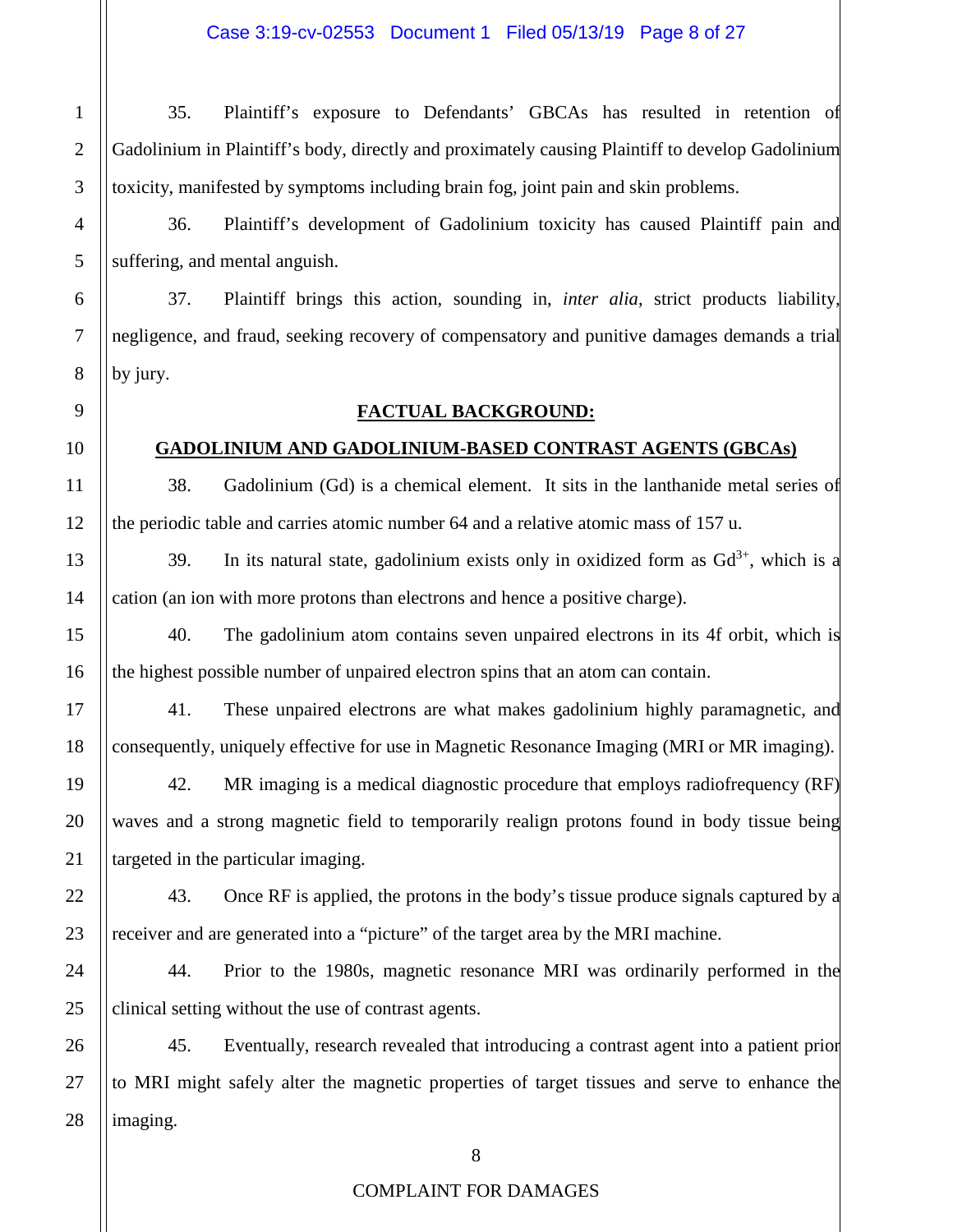46. Today, Gadolinium-based Contrast Agents (GBCAs) are the most widely used contrast agents in MR imaging.

47. GBCAs shorten what are called the T1 and T2 "relaxation" times of the target tissue, with the net result of higher intensity MR signaling and a clearer MR picture. Gadolinium has the strongest relaxation rate of all the paramagnetic elements.

48. But gadolinium is toxic. It does not occur naturally in the body, and it is well accepted in the medical and scientific community that "free" gadolinium is toxic in biological systems.

49. Because gadolinium cannot be safely introduced into the body by itself, GBCAs instead are comprised of "chelated" gadolinium—*i.e.*,  $Gd^{3+}$  that is complexed (or "bound") by a ligand.

50. "Chelate" is Latin for "claw," and a simple understanding of the nature of chelated gadolinium is that the ligand serves as a claw holding onto the gadolinium as it passes through the body.

51. Thus, the gadolinium in a GBCA is intended to remain chelated as it passes through and eventually is eliminated from the body, mainly by the kidneys, after the MRI.

52. There are currently nine (9) GBCAs that have been approved by the Food and Drug Administration (FDA) for use in the United States, and they fall into one of two categories based on the nature of their chelation: linear or macrocyclic.

53. Linear chelates are elongated ligand structures that wrap around the  $Gd^{3+}$  ion, like a coil around a cylinder. In contrast, macrocyclic chelates are cage-like structures that trap the  $Gd^{3+}$  ion more securely in a center cavity.

54. Because of the structure of GBCAs, there is a risk of "de-chelation," a process whereby gadolinium can become unbound or freed from its chelate. De-chelation is due in part to the fact that other substances in the body will "compete" with gadolinium for its chelate, including zinc, copper, and iron. In fact, the bond in a GBCA can become very weak and separate very easily in low pH conditions, such as those found in many compartments of the human body including extracellular fluid spaces.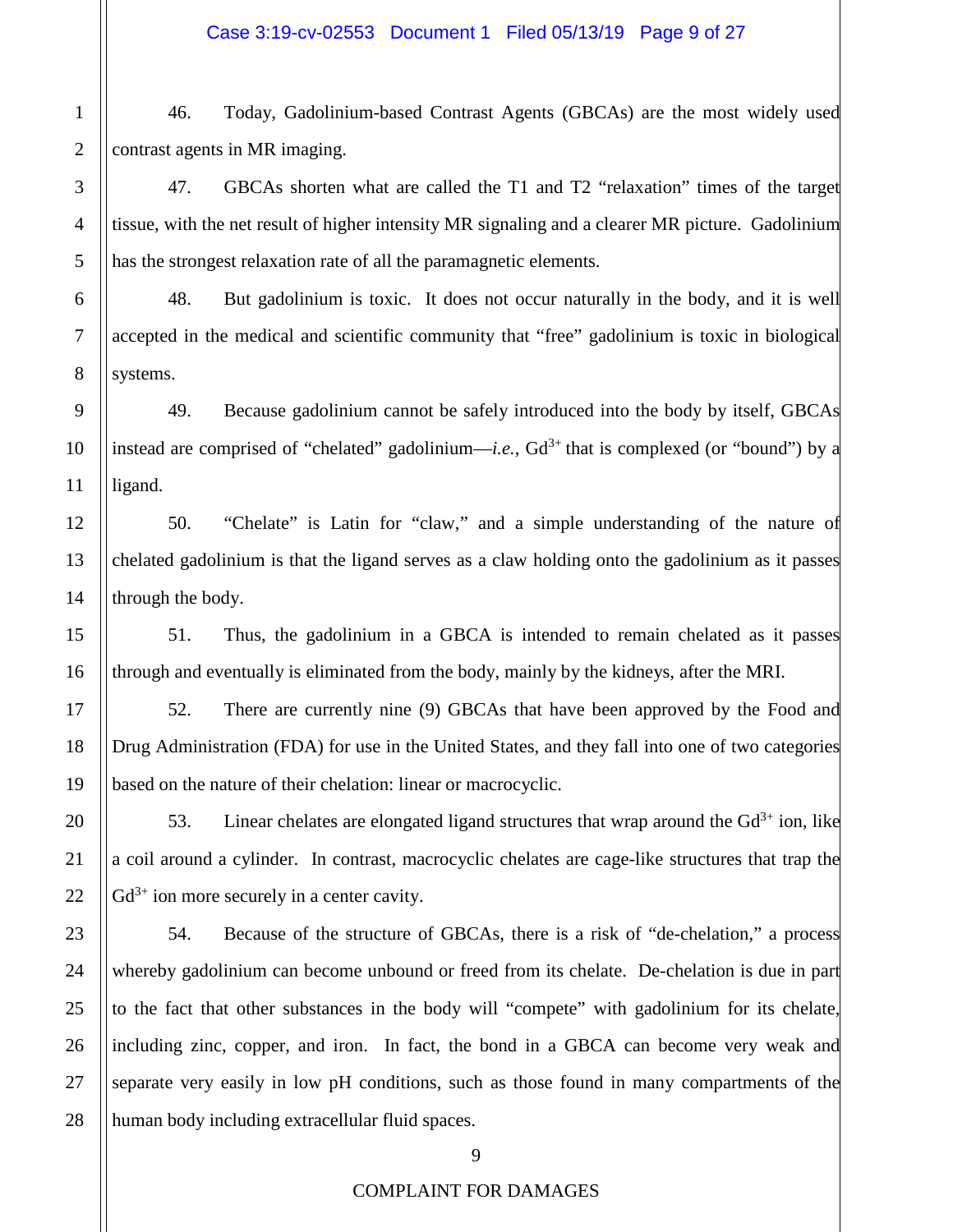# Case 3:19-cv-02553 Document 1 Filed 05/13/19 Page 10 of 27

55. Once de-chelated, the freed, highly reactive cation  $Gd^{3+}$  will immediately—within femtoseconds—bind to another substance in the body, and there are a variety of substances in the human body that are available to, and known to bind with, de-chelated  $Gd^{3+}$ , including proteins, phosphates and other compounds.

56. In short, when de-chelated, gadolinium from GBCAs will bind with, deposit, and remain in the cells and tissue of various organs in the body.

57. Since as early as 1984, medical and scientific literature have reported on the deposition of toxic gadolinium in animal tissue.

58. In 1988, Bayer's Magnevist, a linear GBCA, was the first GBCA to gain FDA approval for marketing and sale in the United States, and by that time, Bayer was aware of the evidence of gadolinium deposition in biological systems.

59. September 1989 may have marked the very first report of the retention of toxic gadolinium in a human, when Tien et al. reported that intracerebral masses "remained enhanced on MRI images obtained 8 days after injection of gadolinium DTPA dimeglumine (Magnevist)." *See* Tien, R.D., et al., *Cerebral Erdheim-Chester Disease: persistent enhancement with Gd-DTPA on MR images*, Radiology, 1989; Vol. 172, No. 3, p. 791-92. Subsequent chemical analysis revealed that a high concentration of gadolinium remained in the tissue.

60. In 1993, shortly after FDA's approval of another linear GBCA, General Electric's Omniscan, preclinical safety assessment and pharmacokinetic data were published describing its pharmacokinetics in rats, rabbits, and cynomolgus monkeys. These studies showed that quantifiable concentrations of gadolinium were persistent in both the renal cortex and areas around bone cartilage.

61. Throughout the 1990s, evidence showing retention of gadolinium in human patients with renal (kidney) insufficiency was mounting, and by 2004, evidence clearly began to show deposition of gadolinium in human patients *without* compromised renal function.

62. Indeed, by 2004, gadolinium had been shown to be deposited in the resected femoral heads (bones) of people who had undergone gadolinium MRI studies. Since then, studies have continued to indicate that gadolinium from GBCAs remains within people's bodies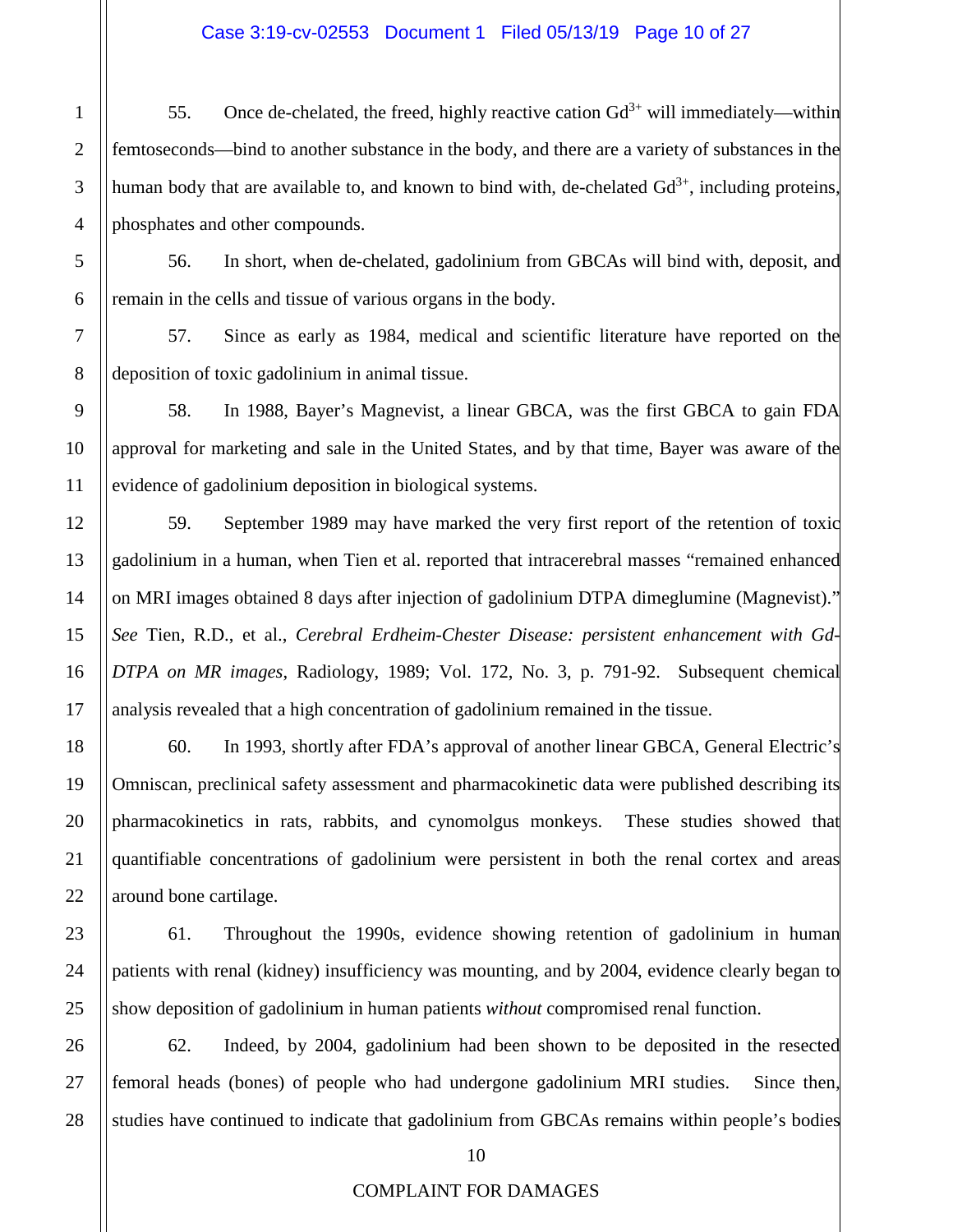long after their suggested half-lives.

63. Because of their structure, macrocyclic GBCAs are more stable and less prone to de-chelation—and hence deposition—in the body. Indeed, laboratory (*in vitro*) studies assessing the stability of various GBCAs in human blood have demonstrated that, over time, greater percentages of gadolinium are released from linear agents as compared to the macrocyclic agents.

64. As direct consequence of the skyrocketing use of GBCAs in MRI in the 1980s and 1990s, by the early 2000s, the medical and scientific community began to take note of a never-before-seen disease that was arising in patients with compromised renal function who had been exposed to GBCAs.

65. The disease is characterized by fibrosis of the skin and/or internal organs. Initially the condition was called "nephrogenic fibrosing dermopathy," but eventually came to be known as it is today: nephrogenic systemic fibrosis, or "NSF."

66. The disease was uncovered and understood only by the attentive clinical observation and work of dermatologists, nephrologists, and other scientists, who connected the administration of *linear* GBCAs to this rapidly progressive, debilitating and often fatal condition.

67. There were over 500 cases of NSF reported, and it was estimated there were well over a thousand non-reported cases.

68. Eventually, the emergence of NSF prompted the FDA to require GBCA manufacturers, including all Defendants, to strengthen the class product labeling for GBCAs to include a "black box" warning, which first went into the labeling in 2007:

# **WARNING: NEPHROGENIC SYSTEMIC FIBROSIS (NSF)**

*See full prescribing information for complete boxed warning.*

**Gadolinium-based contrast agents (GBCAs) increase the risk for NSF among patients with impaired elimination of the drugs. Avoid use of GBCAs in these patients unless the diagnostic information is essential and not available with non-contrasted MRI or other modalities.** 

**• Do not administer Magnevist to patients with:** 

**o chronic, severe kidney disease (GFR < 30 mL/min/1.73m2 ), or**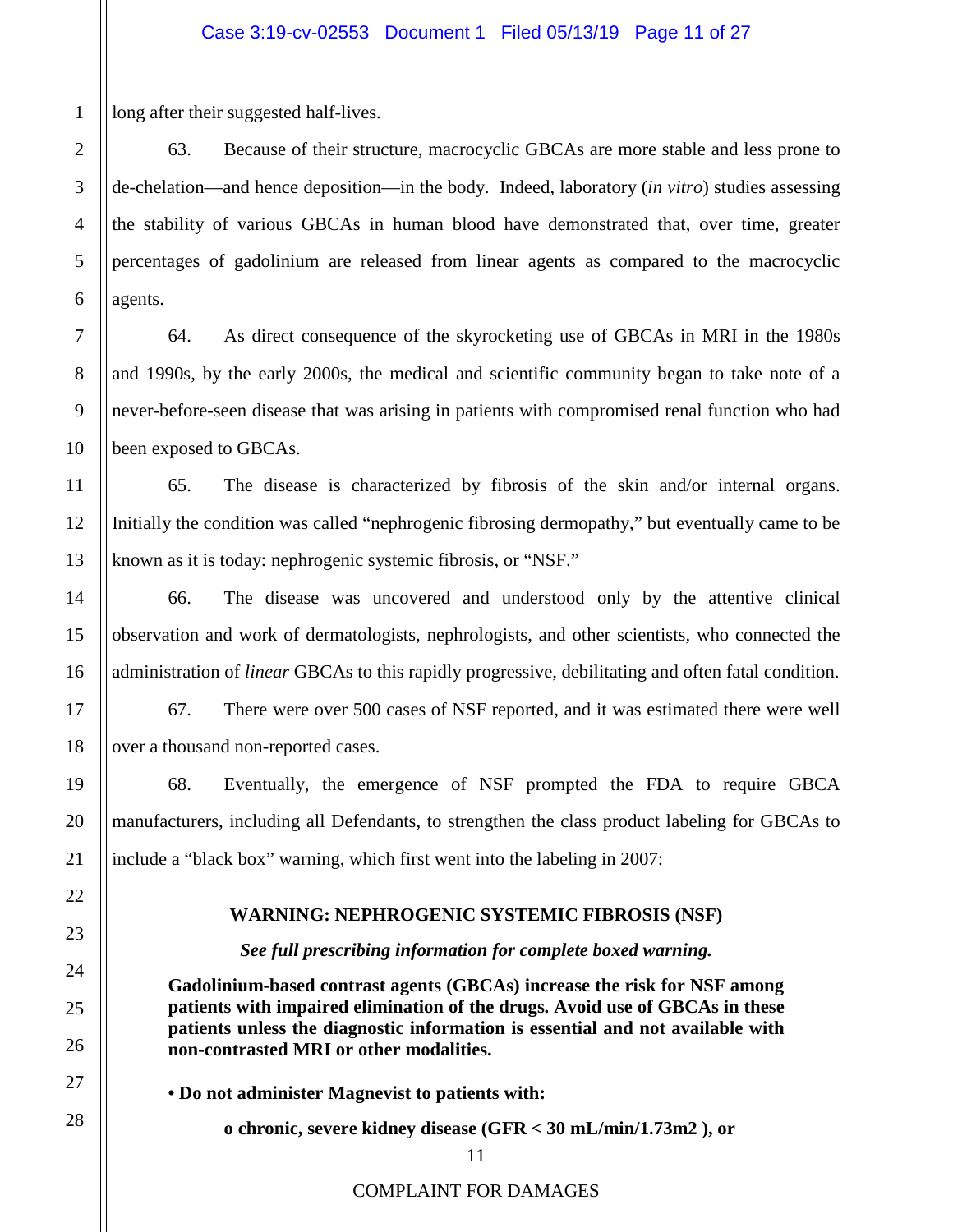**o acute kidney injury.** 

**• Screen patients for acute kidney injury and other conditions that may reduce renal function. For patients at risk for chronically reduced renal function (for example, age > 60 years, hypertension, or diabetes), estimate the glomerular filtration rate (GFR) through laboratory testing.**

69. Because of the black box warning and the medical community's awareness of the clear causal connection between GBCAs and NSF in renally impaired patients, the incidence of NSF has all but disappeared, as healthcare practitioners have universally changed MRI prescription habits.

70. It is now settled in the medical community that GBCAs are a cause of NSF. Authoritative and reliable medical literature has reported that the relative risk for development of the disease in renally impaired patients exposed to GBCAs might be as high 41 (a 4,000% increased risk over baseline) compared to baseline. *See* Wagner, B., et al. *Pathophysiology of gadolinium-associated systemic fibrosis*, Am. J. Physiol. Renal Physiol., 311(1): p. F1-F11 (2016).

71. To be sure, the kidneys play a central role in the body's clearance of GBCAs, but the name "nephrogenic" systemic fibrosis is misleading, as there is in fact no evidence that this systemic fibrotic condition is in any way *caused* by the kidneys.

72. Instead, the kidneys are simply a catalyst, insofar as impaired renal function results in the body's prolonged exposure to a GBCA dose from an imaging event.

73. Indeed, by 2017, FDA and industry were forced to acknowledge that gadolinium retention is not a problem only in patients with renal impairment, but instead, that the evidence is now unequivocal that GBCA exposure results in gadolinium being retained in the bodies—tissue and organs, including the skin, bones, liver, and brain—of patients who do not suffer from clinically diagnosed renal impairment.

74. In September 2017, FDA and the GBCA industry collaborated in an advisory committee meeting—the Medical Imaging Drugs Advisory Committee (MIDAC)—and the committee voted thirteen to one in favor of adding statements on the GBCA class product labeling that would reveal to doctors for the first time that gadolinium can be retained in the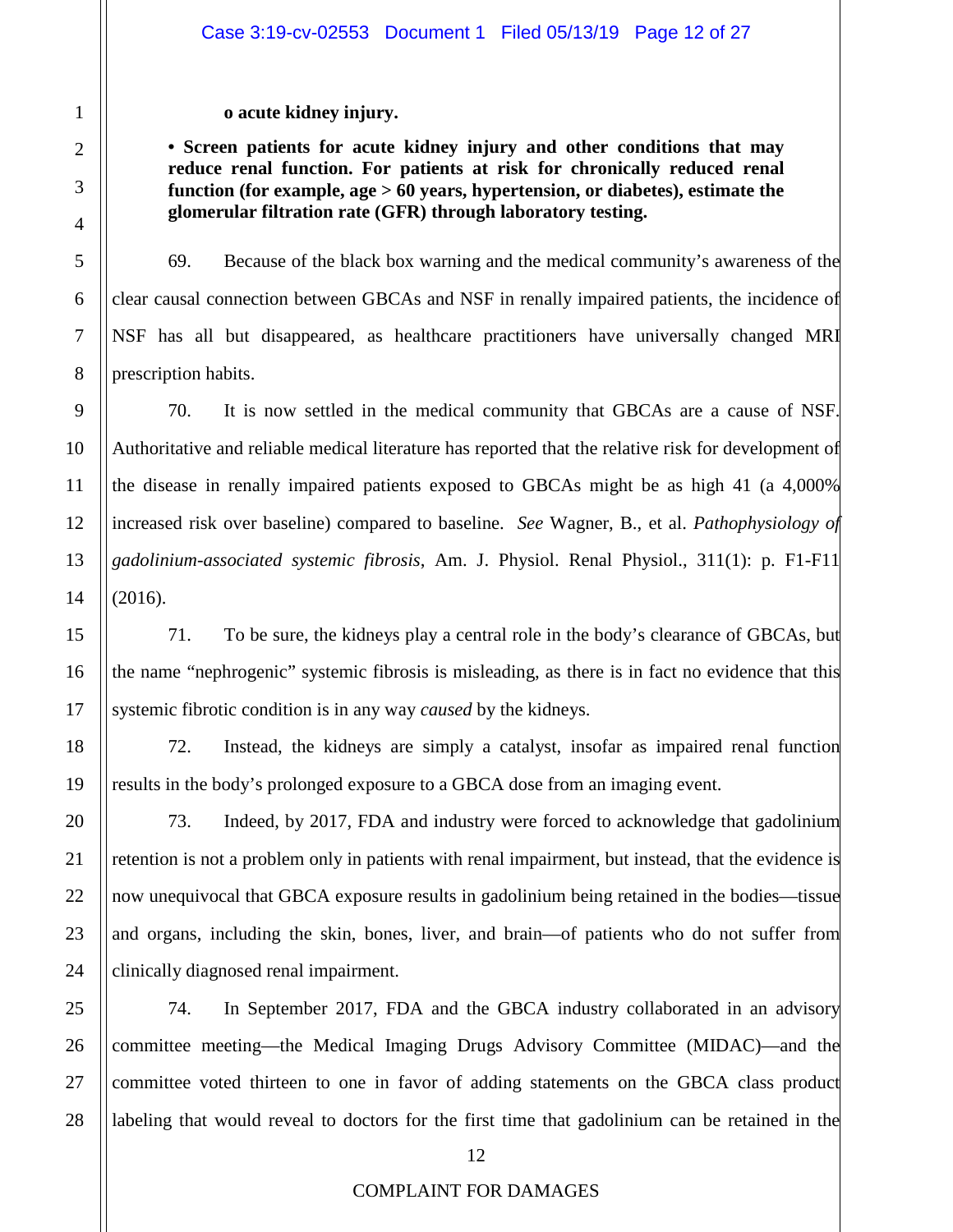# Case 3:19-cv-02553 Document 1 Filed 05/13/19 Page 13 of 27

body even in patients with healthy kidneys.

1

2

3

4

5

6

7

8

9

10

11

12

13

14

15

16

17

18

19

20

21

22

23

24

25

26

27

75. In May 2018, the FDA's and industry's statements were formally issued, and advised healthcare providers, *inter alia*, that:

- (j) gadolinium is retained for months or years in brain, bone, skin, and other organs in patients with normal renal function;
	- (k) the highest concentrations of retained gadolinium are found in bone, followed by other organs (brain, skin, kidney, liver, and spleen);
	- (l) the duration of gadolinium retention is longest in bone and varies by organ;
- (m)retention is greater in patients administered linear GBCAs than in those administered macrocyclic GBCAs;
	- (n) there have been reports of pathological skin changes in patients with normal renal function; and
		- (o) there have adverse event reports involving multiple organ systems in patients with normal renal function.

76. However, and notwithstanding the overwhelming evidence of causal association between GBCAs and NSF, the FDA and the GBCA industry have cast the issue of retention as separate from the medical community's experience with NSF, coming short of acknowledging any untoward health effects from gadolinium retention in non-renal patients.

77. Indeed, to date, the FDA and the GBCA industry have refused to acknowledge that GBCAs can cause NSF in renal patients but also can cause, in non-renal patients, a variety of NSF-like injuries and symptoms along a continuum, ranging from minor to severe.

78. Plaintiff, who prior to GBCA exposure had never been diagnosed with kidney disease or been treated for compromised kidney function, alleges that the injuries Plaintiff suffered, detailed *infra*, were the direct and proximate result of exposure to Defendants' GBCAs and were on a NSF-like continuum, and Plaintiff brings this complaint to recover damages for those injuries.

28

//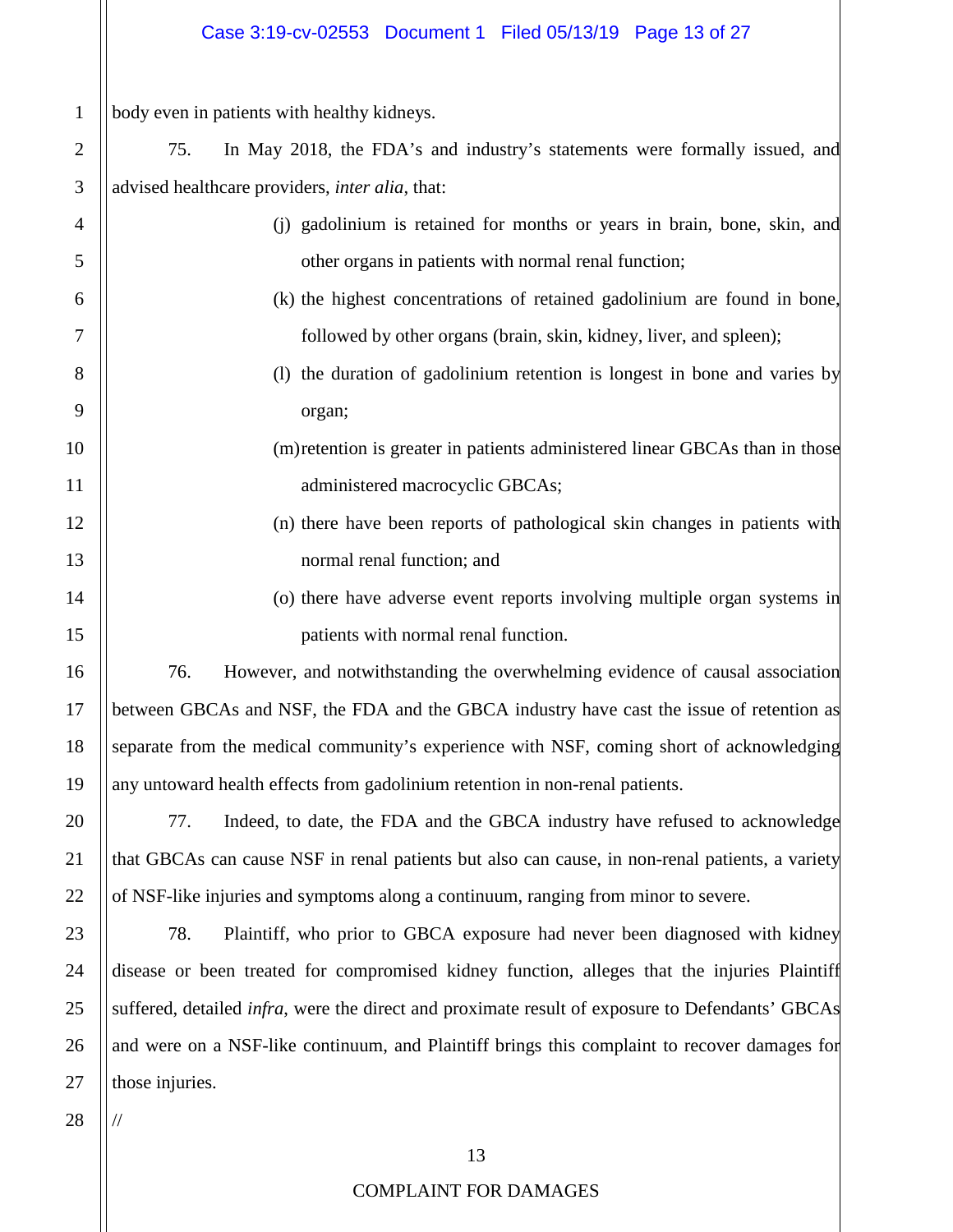# **FACTUAL BACKGROUND:**

# **PLAINTIFF'S GBCA EXPOSURE AND INJURIES**

79. Upon information and belief, on or around the following dates, Plaintiff was exposed to GBCA-enhanced MRIs over twenty (20) times, including but not limited to the following:

| 6              | 09/17/2010: | Magnevist                                                                      |  |  |  |  |
|----------------|-------------|--------------------------------------------------------------------------------|--|--|--|--|
| 7              |             | <b>MRI</b> Spine                                                               |  |  |  |  |
| 8              |             | Radiology Associates MRI of San Luis Obispo                                    |  |  |  |  |
| 9              |             | San Luis Obispo, CA - San Luis Obispo County                                   |  |  |  |  |
| $\overline{0}$ | 12/15/2010: | Magnevist                                                                      |  |  |  |  |
| $\mathbf{1}$   |             | <b>MRI</b> Spine                                                               |  |  |  |  |
| $\overline{c}$ |             | Radiology Associates MRI of San Luis Obispo                                    |  |  |  |  |
| 3              |             | San Luis Obispo, CA - San Luis Obispo County                                   |  |  |  |  |
| 4              | 08/06/2014: | Magnevist                                                                      |  |  |  |  |
| 5              |             | MRI Brain, Cervical Spine, Lumbar Spine, and Thoracic Spine                    |  |  |  |  |
| 6              |             | Selma Carlson Diagnostic Center                                                |  |  |  |  |
| 7              |             | San Luis Obispo, CA - San Luis Obispo County                                   |  |  |  |  |
| 8              | 05/01/2015: | Magnevist                                                                      |  |  |  |  |
| 9              |             | <b>MRI</b> Brain                                                               |  |  |  |  |
| $\overline{0}$ |             | Selma Carlson Diagnostic Center                                                |  |  |  |  |
| 1              |             | San Luis Obispo, CA - San Luis Obispo County                                   |  |  |  |  |
| $\overline{c}$ |             |                                                                                |  |  |  |  |
| 3              | 80.         | Prior to Plaintiff's exposure to Defendants' GBCAs as outlined above, Plaintif |  |  |  |  |

80. Prior to Plaintiff's exposure to Defendants' GBCAs as outlined above, Plaintiff had never been diagnosed with kidney disease or been treated for compromised kidney function.

81. As a direct and proximate result of Plaintiff's exposure to Defendants' GBCAs, Plaintiff now suffers from gadolinium toxicity, or Gadolinium Deposition Disease (GDD), as characterized by a multitude of symptoms, ailments, injuries, and adverse health effects that she has suffered and continues to suffer, including but not necessarily limited to: neurological and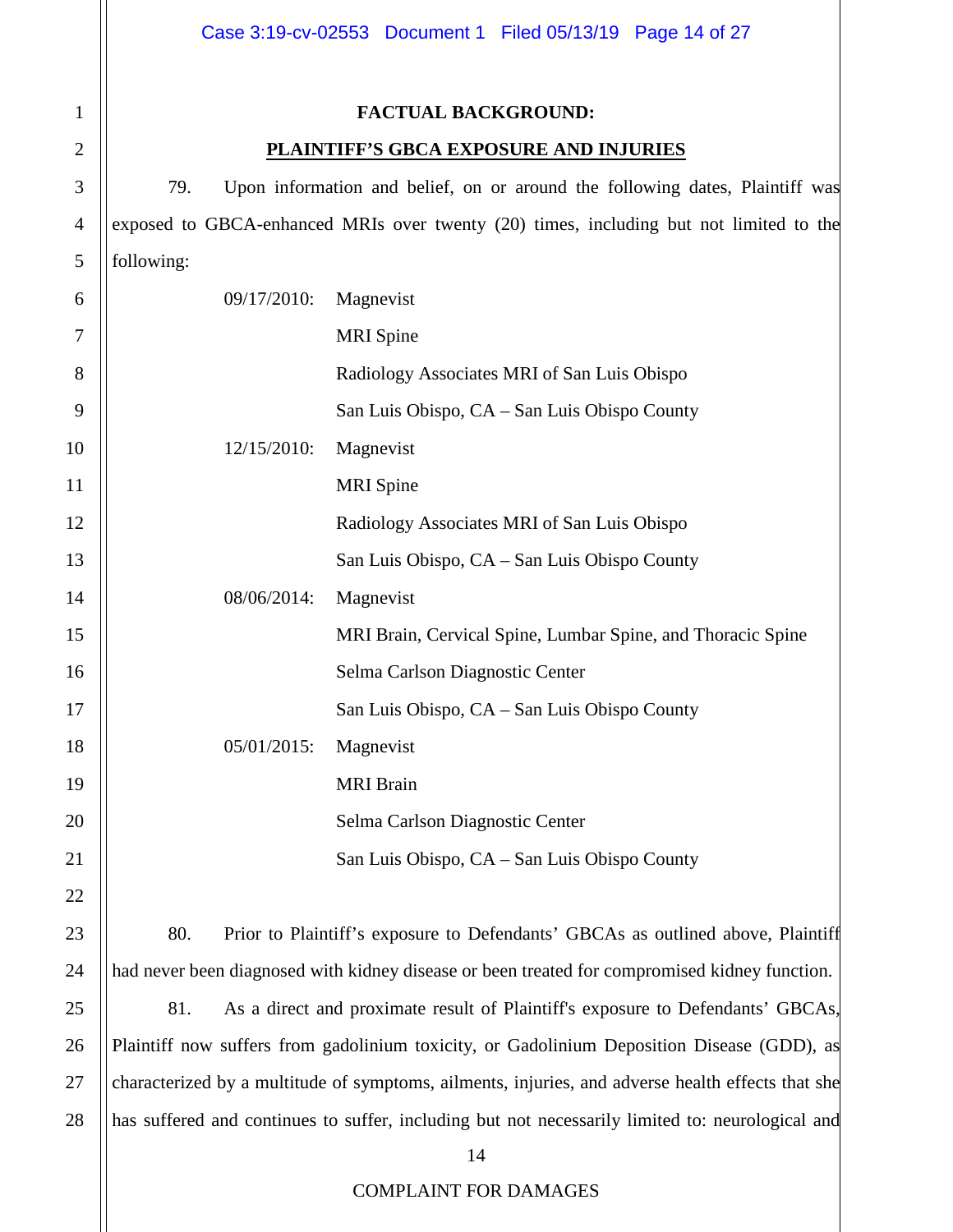cognitive issues; body, bone, joint and muscle pain; skin issues including paresthesia and rashes; and extreme fatigue.

# **FEDERAL STANDARDS AND REQUIREMENTS**

82. Upon information and belief, the Defendants have or may have failed to comply with all federal standards and requirements applicable to the sale of GBCAs including, but not limited to, violations of various sections and subsections of the United States Code and the Code of Federal Regulations.

# **CAUSES OF ACTION**

# **COUNT I – STRICT PRODUCTS LIABILITY: FAILURE TO WARN**

#### **(***all Defendants***)**

83. Plaintiff re-alleges and incorporates by reference, as if fully set forth herein, each of the foregoing paragraphs and allegations.

84. Defendants' linear GBCAs were manufactured, sold, marketed, distributed, supplied, and/or placed into the stream of commerce by Defendants and were defective at the time they left Defendants' control in that the drugs failed to include proper and adequate warnings, instructions and directions relating to the risks associated with the use of linear GBCAs.

85. Defendants knew or should have known that their products created significant risks of serious bodily harm to consumers yet Defendants failed to adequately warn consumers and their healthcare providers of such risks.

86. Defendants failed to provide proper and adequate warnings to healthcare providers and users, including Plaintiff and Plaintiff's healthcare providers, of the increased risk of gadolinium retention and resulting injuries associated with linear GBCAs. The defect or defects made the GBCAs unreasonably dangerous to those persons, such as Plaintiff, who could reasonably be expected to use and rely upon the product.

87. Prescribing physicians, healthcare providers and patients, including Plaintiff and Plaintiff's healthcare providers, neither knew nor had reason to know at the time of their use of Defendants' linear GBCAs, of the existence of the lack of proper and adequate warnings.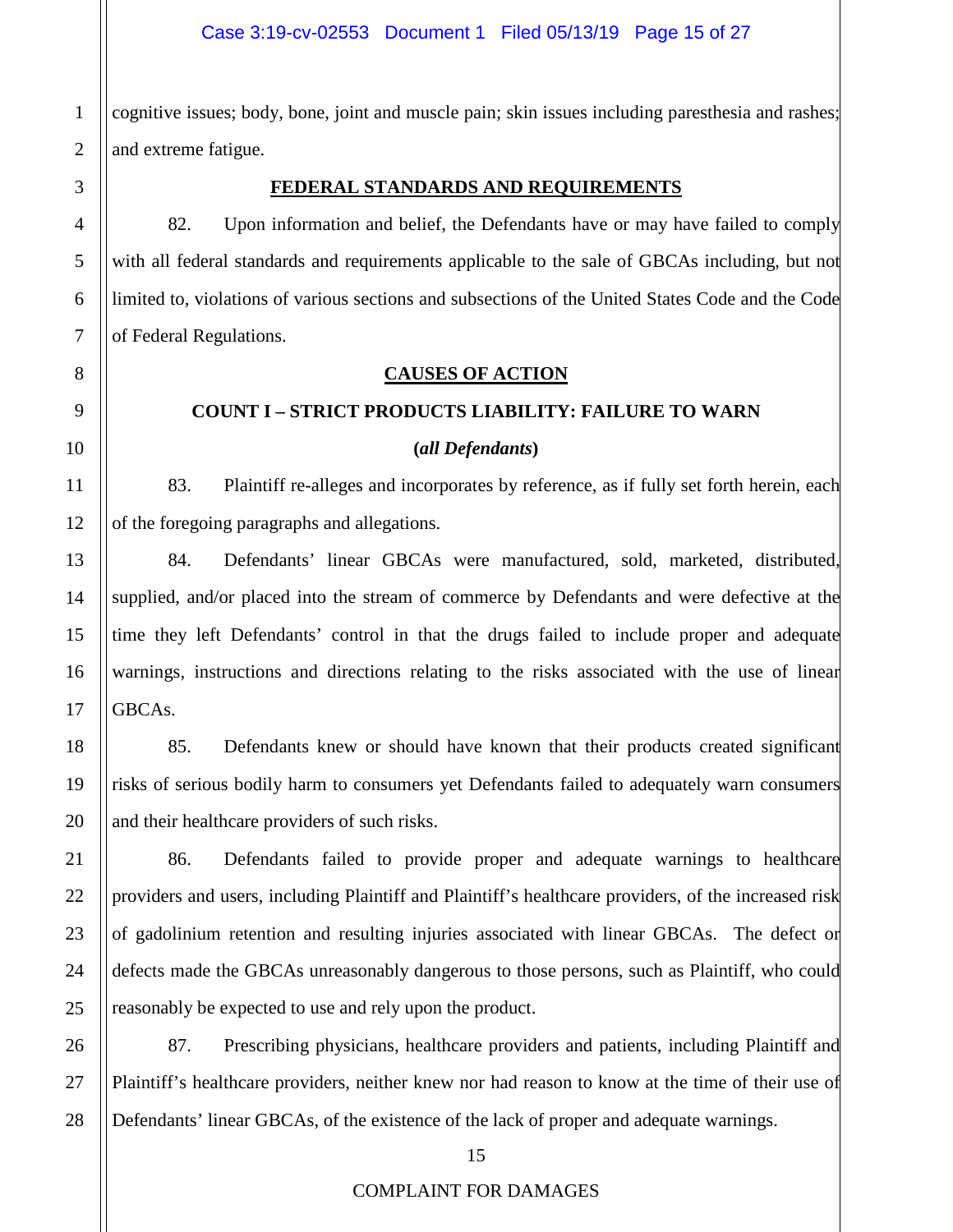# Case 3:19-cv-02553 Document 1 Filed 05/13/19 Page 16 of 27

88. Ordinary consumers would not have recognized the potential risks or side effects for which Defendants failed to include appropriate warnings, and which Defendants concealed, including the risk of gadolinium retention in multiple organs and tissues (e.g., brain, heart, liver, kidney, bones, and skin), the resulting fibrosis in organs, bone, and skin, and its tendency to cross the blood-brain barrier and deposit in the neuronal nuclei of the brain.

89. At all times alleged herein, Defendants' linear GBCAs were prescribed to and used by Plaintiff as intended by Defendants and in a manner reasonably foreseeable to Defendants. The GBCAs injected into Plaintiff's body were neither misused nor materially altered.

90. Defendants' failure to warn includes but is not limited to failure to warn as to the following:

- (a) Failing to adequately and correctly warn the Plaintiff, the public, and the medical and healthcare communities of the dangers of their linear GBCAs with respect to the risk of gadolinium retention;
	- (b) Failing to disclose their knowledge that gadolinium is retained for months to years in several organs;
		- (c) Failing to disclose their knowledge that higher concentrations of retained gadolinium are found in bone, followed by organs (brain, skin, kidney, liver, and spleen);
			- (d) Failing to disclose their knowledge that gadolinium retention is longest in bone and varies by organ;
			- (e) Failing to disclose their knowledge that linear GBCAs cause more retention than macrocyclic GBCAs;
			- (f) Failing to disclose their knowledge about adverse event reports involving multiple organ systems in patients with normal renal function;
			- (g) Failing to disclose their knowledge that certain patients are at higher risk of adverse effects from linear GBCAs; and

# 16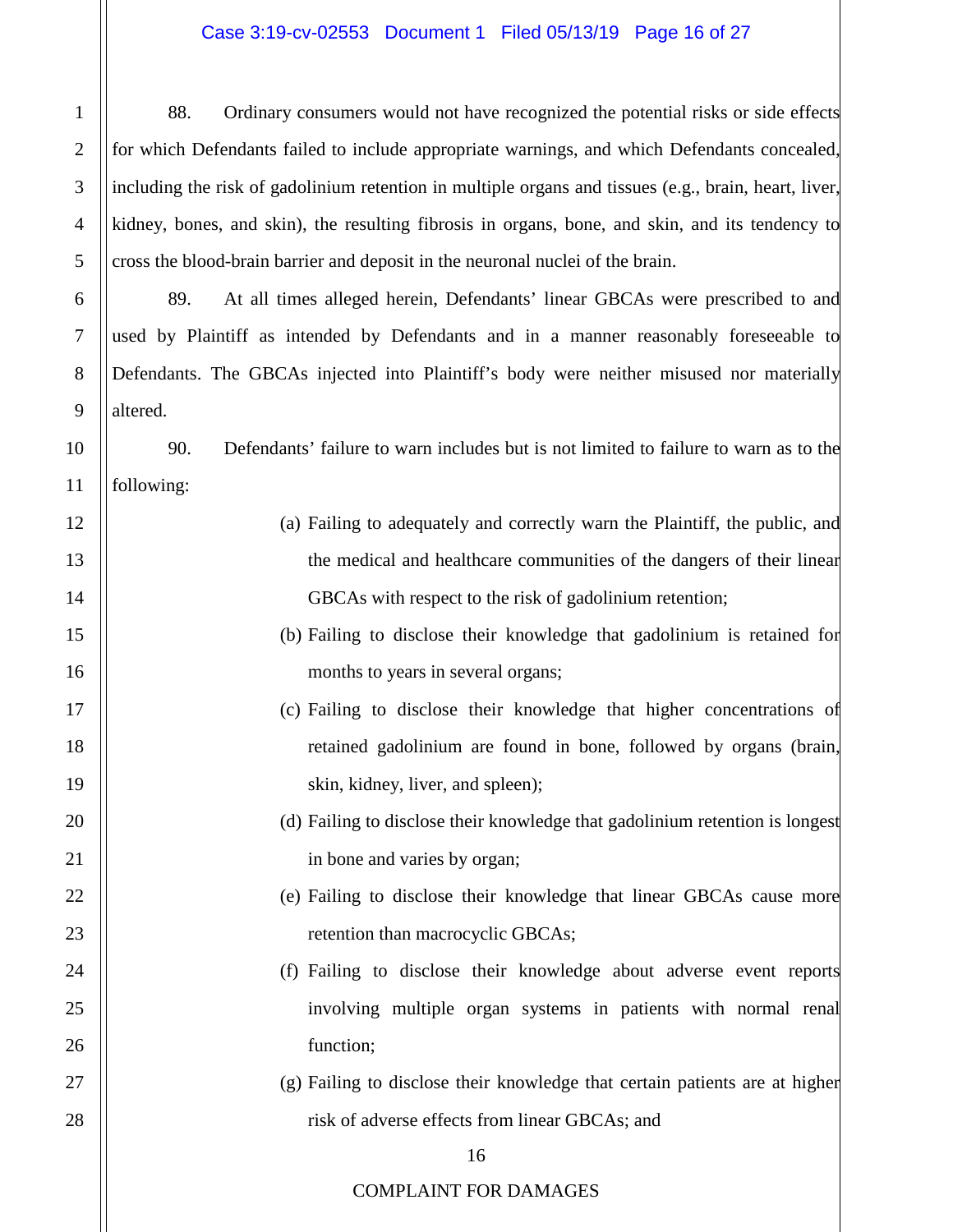(h) Failing to disclose their knowledge that gadolinium has a tendency to cross the blood-brain barrier and deposit in the neuronal nuclei of the brain.

91. Had Plaintiff and Plaintiff's medical providers been adequately warned of the risks associated with their linear GBCAs, Plaintiff would not have used, and/or Plaintiff's healthcare providers would not have administered, Defendants' linear GBCAs and Plaintiff's injuries would have been avoided.

92. Defendants' failure to warn was a factual and proximate cause of Plaintiff's injuries and damages as set forth herein.

WHEREFORE, for the above reasons, Plaintiff demands judgment in Plaintiff's favor and against the Defendants for an amount in excess of \$50,000.00 each, compensatory and punitive damages, incidental and consequential damages, including pain and suffering and mental anguish, delay damages, attorney's fees and costs of suit in an amount to be determined upon the trial of this matter.

# **COUNT II – STRICT PRODUCTS LIABILITY: DEFECTIVE DESIGN**

# **(***all Defendants***)**

93. Plaintiff re-alleges and incorporates by reference, as if fully set forth herein, each of the foregoing paragraphs and allegations.

94. Defendants' linear GBCAs were manufactured, sold, marketed, distributed, supplied, and/or placed into the stream of commerce by Defendants and were defective at the time they left Defendants' control in that the drugs were defective in their design.

95. At all times alleged herein, Defendants' linear GBCAs were prescribed to and used by Plaintiff as intended by Defendants and in a manner reasonably foreseeable to Defendants. The GBCAs injected into Plaintiff's body were neither misused nor materially altered.

96. Under the "consumer expectation test," Defendants' linear GBCAs are defective because they failed to perform as safely as an ordinary consumer would have expected them to perform when used in an intended, or unintended but reasonably foreseeable way.

1

2

3

4

5

6

7

8

9

10

11

12

13

14

15

16

17

18

19

20

21

22

23

24

25

26

27

28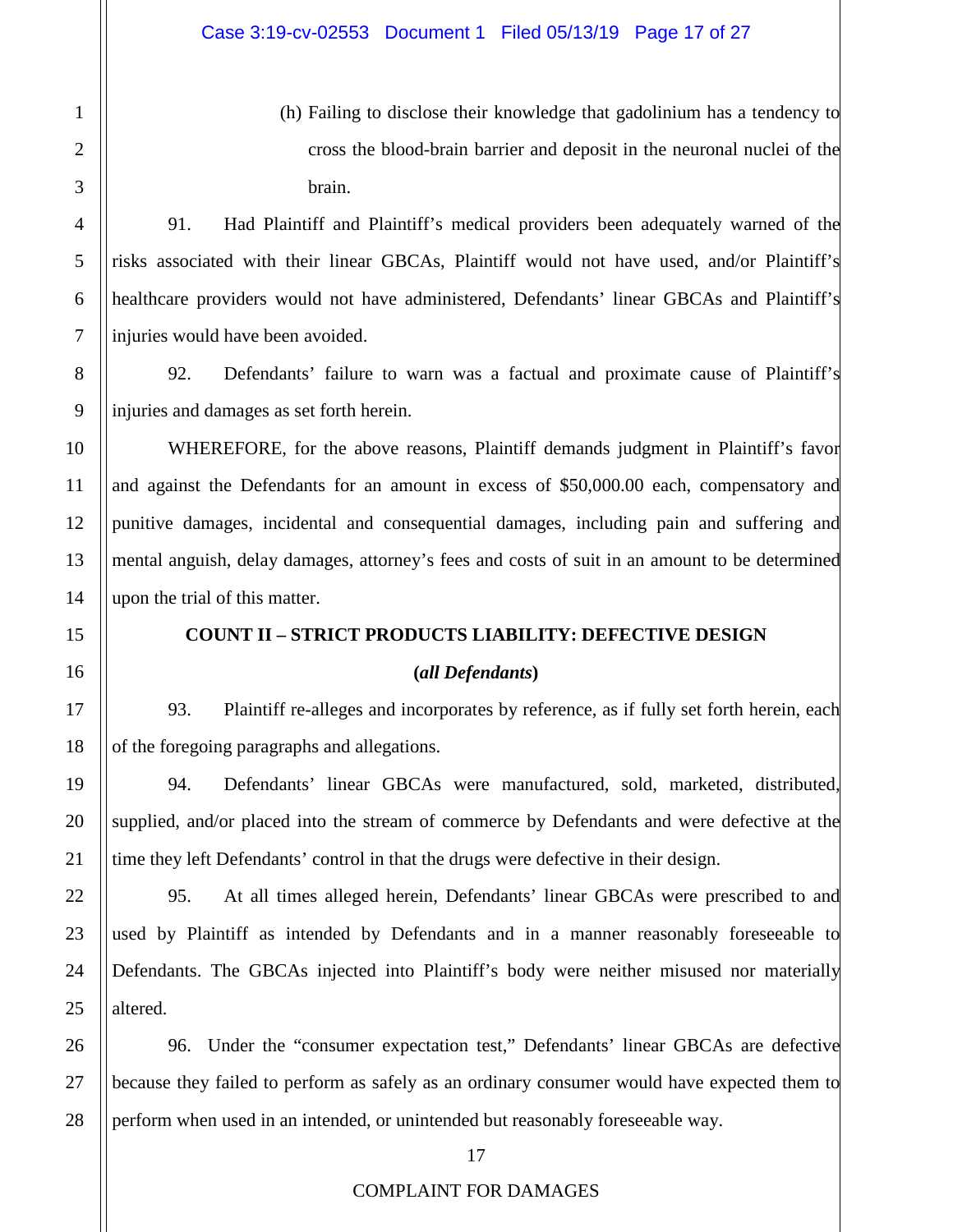97. Under the "risk utility test," Defendants' linear GBCAs are defective because a reasonable person would conclude that the possibility and seriousness of the harm pleaded herein, *passim*, outweighed the burden or cost of making the product safe.

98. Defendants have intentionally and recklessly designed, manufactured, marketed, labeled, sold and distributed the product with wanton and willful disregard for the rights and health of Plaintiff and others, and with malice, placing their economic interests above the health and safety of Plaintiff and others similarly situated.

99. Defendants' GBCAs are inherently dangerous and defective, unfit and unsafe for their intended and reasonably foreseeable use, and do not meet or perform to the expectations of consumers.

100. The foreseeable risks associated with the design or formulation of linear GBCAs include, but are not limited to, retention of gadolinium in organs and tissues (e.g., brain, heart, liver, kidney, bones, and skin), resulting fibrosis in organs, bone, and skin, and gadolinium's tendency to cross the blood-brain barrier and deposit in the neuronal nuclei of the brain.

101. The foreseeable risks associated with Defendants' design of linear GBCAs, including the risks of retention of gadolinium in tissues and organs, outweigh their utility for the foreseeable uses for which they are prescribers to patients like Plaintiff.

102. There are GBCAs on the market, including macrocyclic GBCAs, with safer alternative designs in that they provide equal or greater efficacy and far less risk.

103. These safer alternatives would have prevented or significantly reduce the risk of injury to Plaintiff, without substantially impairing their utility.

104. These safer alternatives were both technologically and economically feasible when Defendants' GBCAs left the control of Defendants.

105. Defendants' defective design of their linear GBCAs was a factual and proximate cause of Plaintiff's injuries and damages as set forth herein.

WHEREFORE, for the above reasons, Plaintiff demands judgment in Plaintiff's favor and against the Defendants for an amount in excess of \$50,000.00 each, compensatory and punitive damages, incidental and consequential damages, including pain and suffering and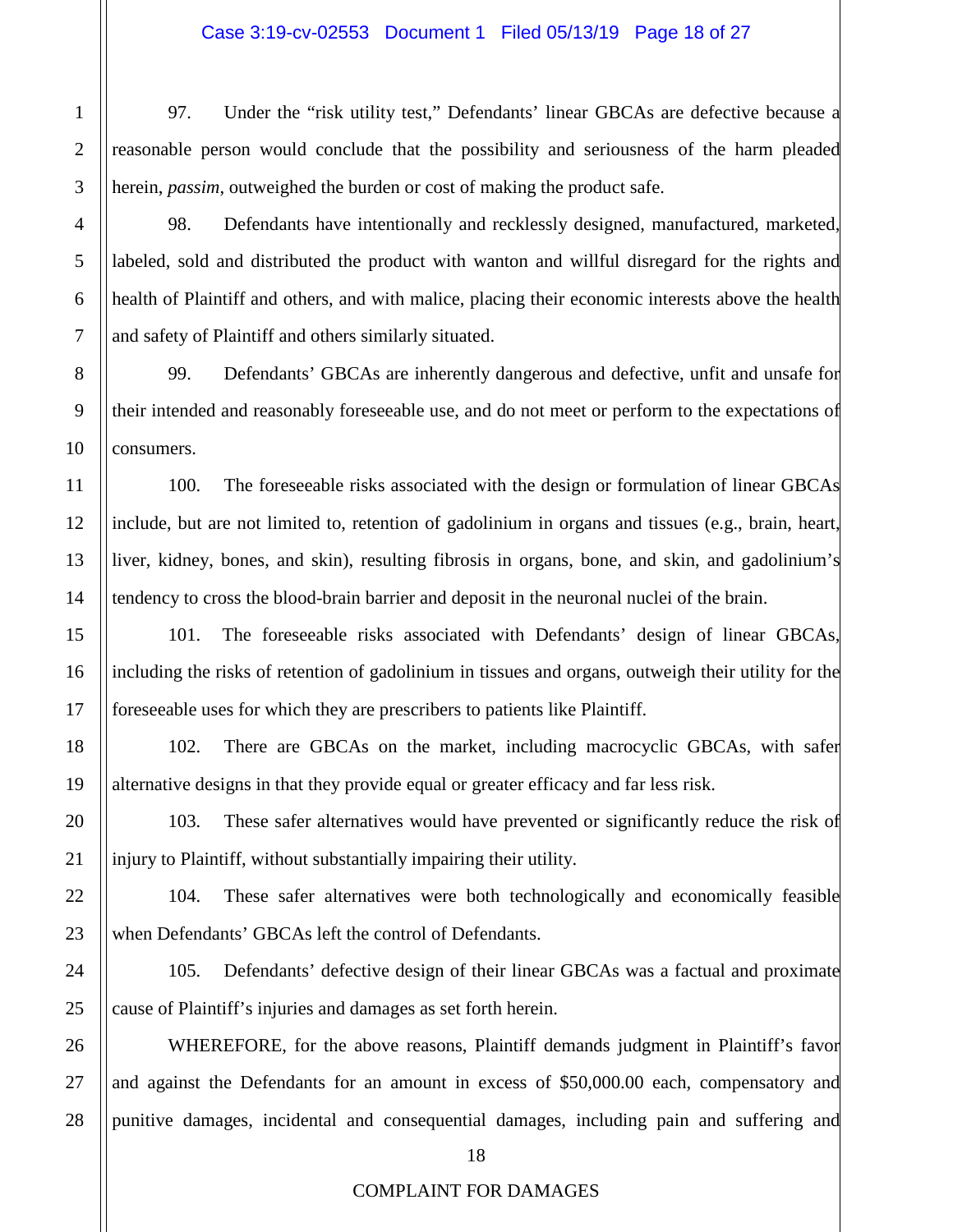mental anguish, delay damages, attorney's fees and costs of suit in an amount to be determined upon the trial of this matter.

# **COUNT III—NEGLIGENCE**

**(***all Defendants***)**

106. Plaintiff re-alleges and incorporates by reference, as if fully set forth herein, each of the foregoing paragraphs and allegations.

107. At all times relevant hereto, Defendants had a duty to exercise reasonable care to consumers, including Plaintiff and Plaintiff's prescribing physician, herein, in the design, development, manufacture, testing, inspection, packaging, promotion, marketing, distribution, labeling, and/or sale of their linear GBCAs, and post-marketing vigilance regarding same.

108. Defendants knew or should have known that injecting their linear GBCAs into the bodies of patients created an unreasonable risk of dangerous side effects, including gadolinium retention and resultant injuries, such as those suffered here by Plaintiff.

109. Defendants breached their duty of reasonable care to Plaintiff in that they negligently designed, developed, promoted, marketed, distributed, continued to sell, and/or labeled their linear GBCAs, including but not limited to the following conduct:

- (a) In the design, development, research, manufacture, testing, packaging, promotion, marketing, sale, and/or distribution of their linear GBCAs;
- (b) In failing to adequately or correctly warn Plaintiff, the public, and the medical and healthcare communities, including Plaintiff's healthcare providers, of the dangerous and defective characteristics of their linear GBCAs;
- (c) In the design, development, implementation, administration, supervision, and/or monitoring of clinical trials for their linear GBCAs;
- (d) In promoting their linear GBCAs in an overly aggressive, deceitful, and fraudulent manner, despite evidence of their defective and dangerous characteristics in causing irreversible gadolinium retention in multiple organs (brain, heart, liver, kidney, bones, and skin), resulting in fibrosis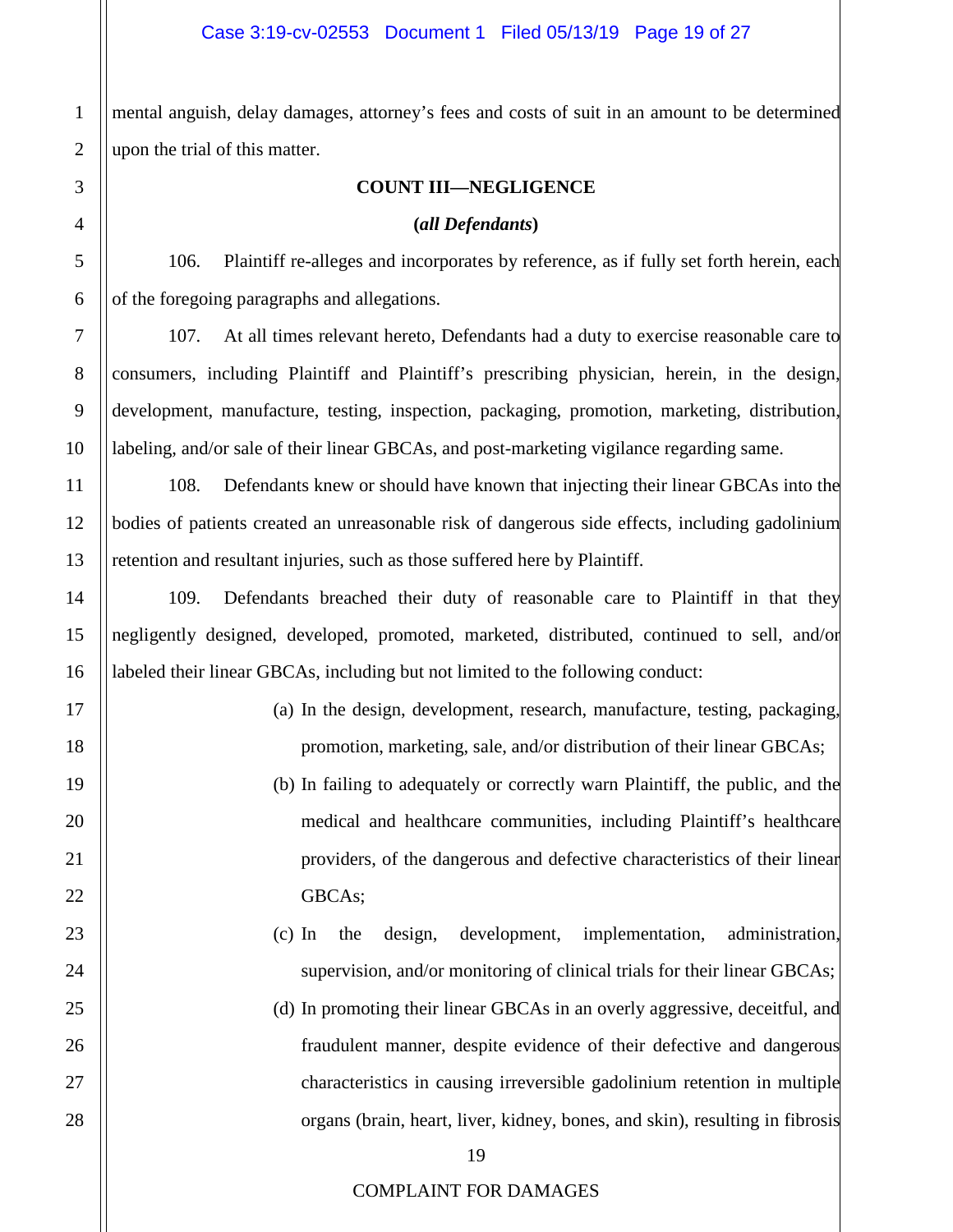1

2

3

4

5

6

7

8

9

10

11

12

13

14

15

16

17

18

19

20

21

22

23

24

25

26

in organs, bone, and skin, and its tendency to cross the blood-brain barrier and deposit in the neuronal nuclei of the brain; (e) In representing that linear GBCAs were safe for their intended use when, in fact, the drugs were unsafe for their intended use; (f) In failing to perform appropriate pre-market and post-market testing of their linear GBCAs; (g) In failing to perform appropriate post-market safety surveillance of their linear GBCAs; (h) In failing to take post-market actions to protect and/or warn consumers about the risks of linear GBCAs; and (i) In failing to disclose reports of gadolinium retention associated with their linear GBCAs to medical providers and consumers. 110. Defendants knew or should have known that consumers, such as Plaintiff, would foreseeably suffer injury as a result of Defendants' failure to exercise reasonable and ordinary care. 111. Defendants' negligence was a factual cause of Plaintiff's injuries and damages as set forth herein. WHEREFORE, for the above reasons, Plaintiff demands judgment in Plaintiff's favor and against the Defendants for an amount in excess of \$50,000.00 each, compensatory and punitive damages, incidental and consequential damages, including pain and suffering and mental anguish, delay damages, attorney's fees and costs of suit in an amount to be determined upon the trial of this matter. **COUNT IV—BREACH OF EXPRESS WARRANTY (***all Defendants***)**

112. Plaintiff re-alleges and incorporates by reference, as if fully set forth herein, each of the foregoing paragraphs and allegations.

27 28 113. Through their product labeling, marketing, advertising, promotion, and educational efforts, including but not limited to creation and control of various aspects of the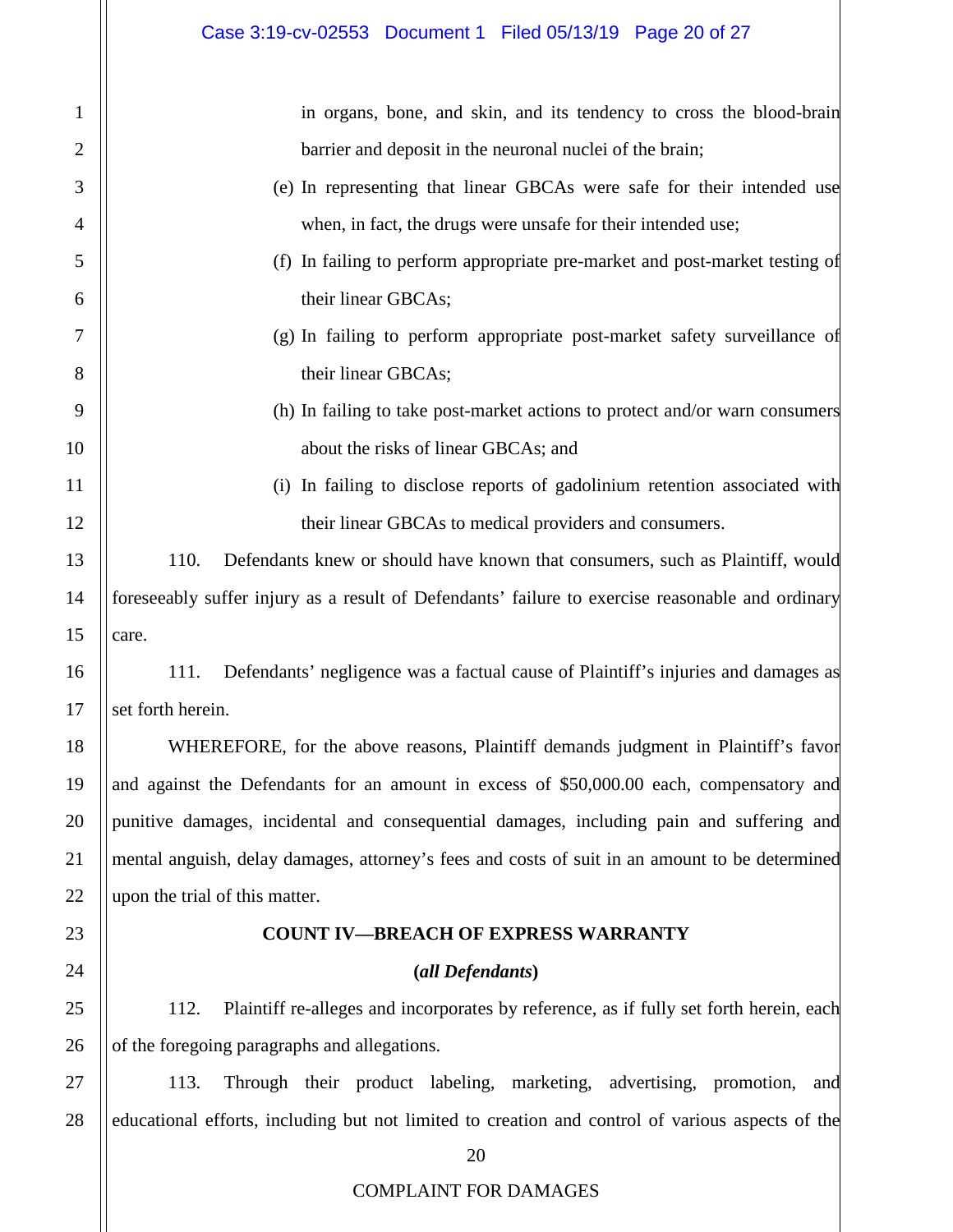peer-reviewed medical and scientific literature, Defendants expressly warranted to Plaintiff and the healthcare community that linear GBCAs are safe and fit for their intended uses.

114. Plaintiff and Plaintiff's healthcare providers read and relied upon Defendants' express warranties.

115. Defendants breached said warranties by delivering to Plaintiff and Plaintiff's healthcare providers linear GBCAs that did not conform to said express warranties, insofar as they are not safe or fit for their intended uses and may produce serious side effects.

116. Defendants' breach of said express warranties was a factual cause of Plaintiff's injuries and damages as set forth herein.

WHEREFORE, for the above reasons, Plaintiff demands judgment in Plaintiff's favor and against the Defendants for an amount in excess of \$50,000.00 each, compensatory and punitive damages, incidental and consequential damages, including pain and suffering and mental anguish, delay damages, attorney's fees and costs of suit in an amount to be determined upon the trial of this matter.

# **COUNT V—BREACH OF IMPLIED WARRANTY**

#### **(***all Defendants***)**

117. Plaintiff re-alleges and incorporates by reference, as if fully set forth herein, each of the foregoing paragraphs and allegations.

118. Defendants developed, designed, formulated, tested, packaged, labeled, produced, created, marketed, advertised, distributed, and sold their linear GBCAs as safe for use by the public at large, including Plaintiff, who purchased these drugs.

119. Defendants knew the use for which their linear GBCAs were intended and impliedly warranted their linear GBCAs to be of merchantable quality, safe, and fit for a particular purpose.

120. Plaintiff and Plaintiff's healthcare providers relied on the skill and judgment of Defendants, and as such, their implied warranties, in using Defendants' linear GBCAs.

121. Plaintiff and Plaintiff's healthcare providers used Defendants' linear GBCAs for the ordinary purposes for which they were indicated for use and pursuant to Defendants'

1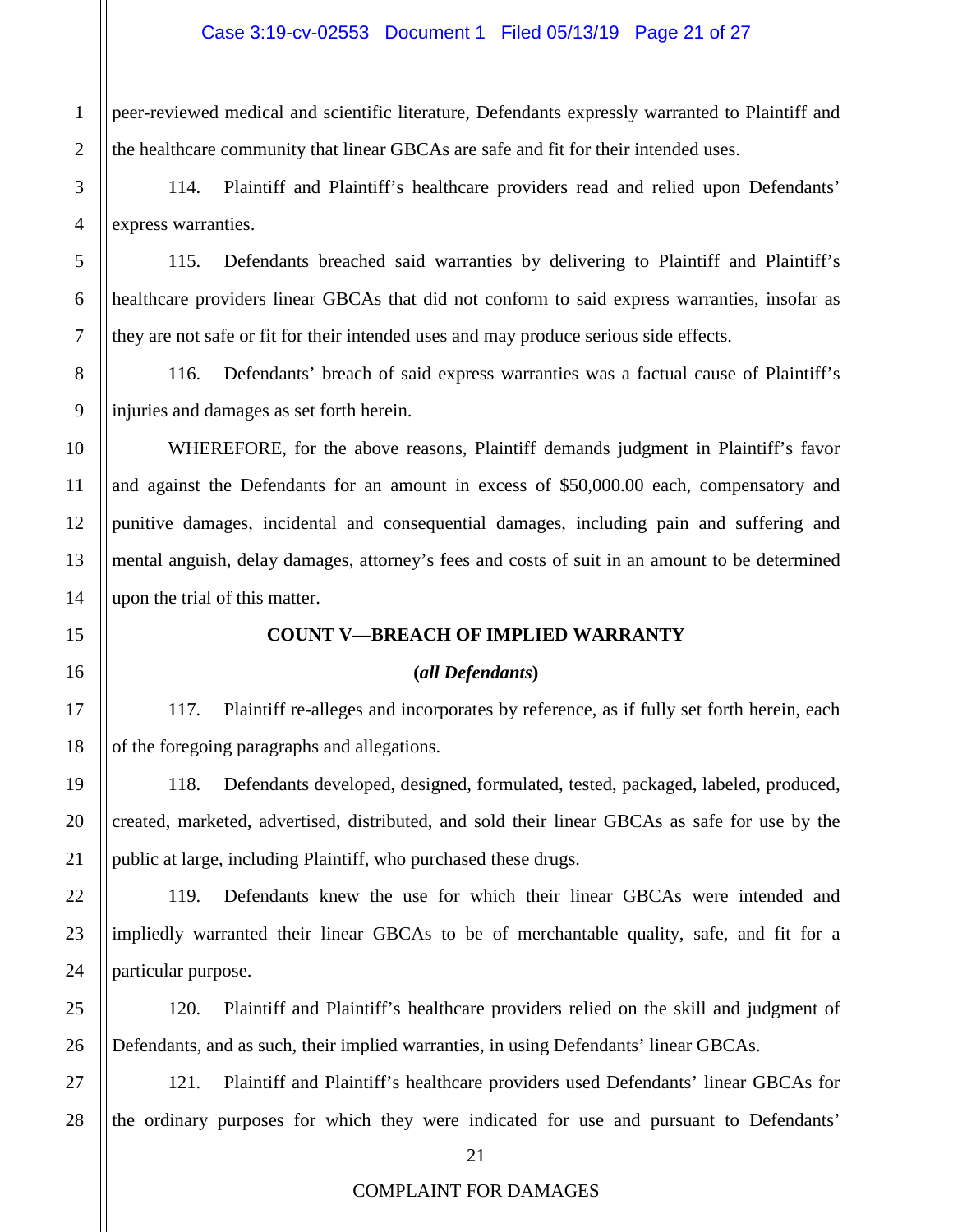instructions, labeling, and guidance.

122. Defendants' linear GBCAs were defective and not of merchantable quality or safe or fit for their intended use.

123. Specifically, Defendants' linear GBCAs are unreasonably dangerous, unmerchantable, and unfit for the ordinary purpose for which they are intended and were used because they cause injuries, including but not limited to, retention of gadolinium in organs and tissues (e.g., brain, heart, liver, kidney, bones, and skin), resulting in fibrosis in organs, bone, and skin, and gadolinium's tendency to cross the blood-brain barrier and deposit in the neuronal nuclei of the brain, and foreseeable risks, which Defendants knew or should have known.

124. Defendants had reason to know that Plaintiff would purchase their linear GBCAs for the purpose of diagnostic imaging.

125. Defendants had reason to know that Plaintiff would rely on Defendants' skill or judgment to furnish and produce linear GBCAs in a safe and appropriate manner.

126. Defendants breached said implied warranties by delivering to Plaintiff and Plaintiff's healthcare providers linear GBCAs that did not conform to said implied warranties, insofar as they are not safe or fit for their intended uses and may produce serious side effects.

127. Defendants' breach of said implied warranties was a factual cause of Plaintiff's injuries and damages as set forth herein.

WHEREFORE, for the above reasons, Plaintiff demands judgment in Plaintiff's favor and against the Defendants for an amount in excess of \$50,000.00 each, compensatory and punitive damages, incidental and consequential damages, including pain and suffering and mental anguish, delay damages, attorney's fees and costs of suit in an amount to be determined upon the trial of this matter.

#### **COUNT VI—NEGLIGENT MISREPRESENTATION**

# **(***all Defendants***)**

128. Plaintiff re-alleges and incorporates by reference, as if fully set forth herein, each of the foregoing paragraphs and allegations.

129. Through their product labeling, marketing, advertising, promotion, and

1

# COMPLAINT FOR DAMAGES

22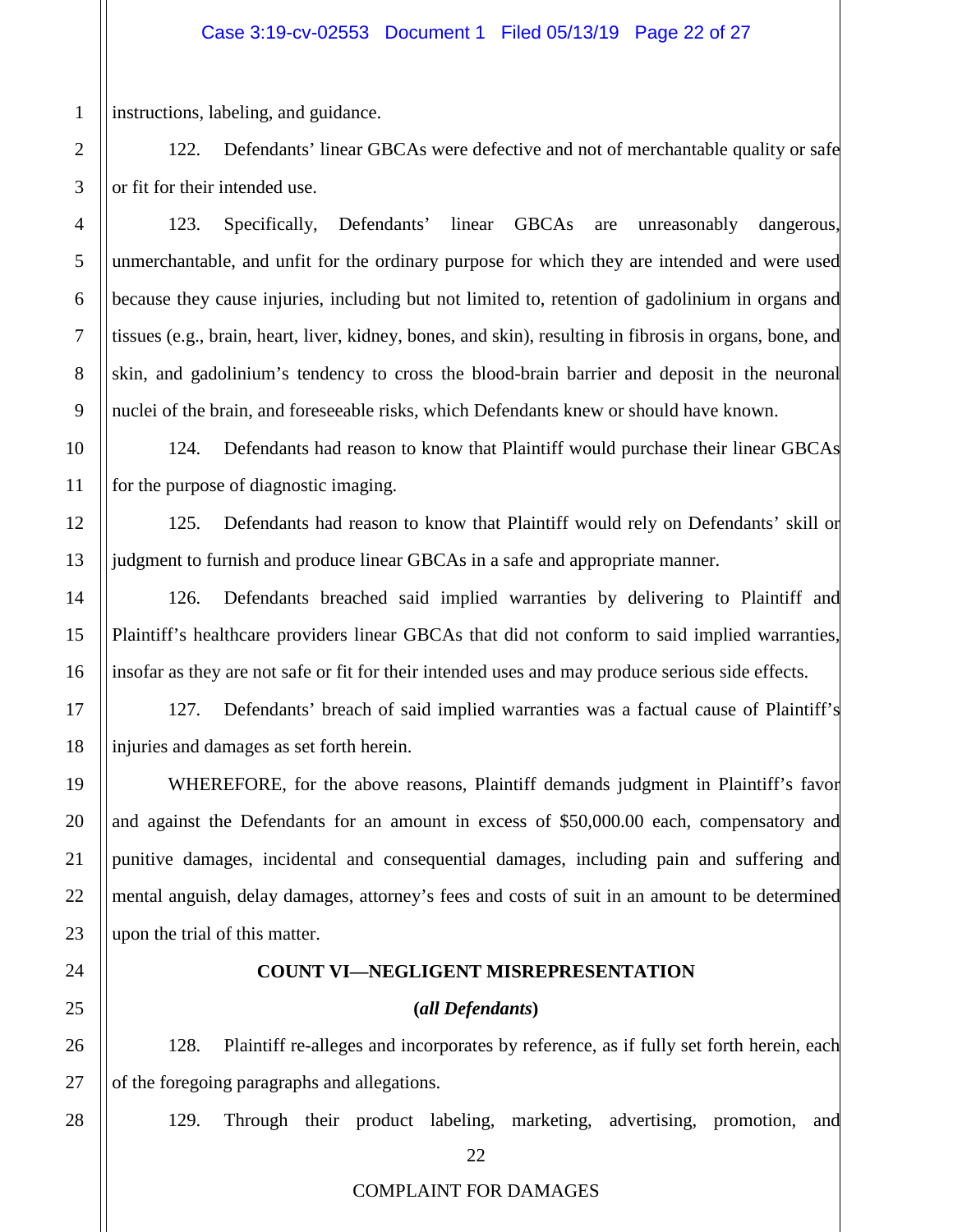#### Case 3:19-cv-02553 Document 1 Filed 05/13/19 Page 23 of 27

educational efforts, including but not limited to creation and control of various aspects of the peer-reviewed medical and scientific literature, Defendants have consistently represented that their linear GBCAs are safe and that linear GBCAs do not pose health risks to patients with normal renal function.

130. At all times relevant hereto, said representations of material facts were false, and Defendants made said misrepresentations negligently and without any reasonable ground to believe in their truth.

131. At all times relevant hereto, Plaintiff and Plaintiff's healthcare providers were unaware of the falsity of these statements but reasonably believed them to be true.

132. At all times relevant hereto, Defendants made said misrepresentations with the intent to induce reliance on them.

133. Plaintiff and Plaintiff's healthcare providers relied on Defendants' misrepresentations in prescribing and using Defendants' linear GBCAs.

134. Defendants' negligent misrepresentations were a factual cause of Plaintiff's injuries and damages as set forth herein.

WHEREFORE, for the above reasons, Plaintiff demands judgment in Plaintiff's favor and against the Defendants for an amount in excess of \$50,000.00 each, compensatory and punitive damages, incidental and consequential damages, including pain and suffering and mental anguish, delay damages, attorney's fees and costs of suit in an amount to be determined upon the trial of this matter.

## **COUNT VII—FRAUDULENT MISREPRESENTATION**

#### **(***all Defendants***)**

135. Plaintiff re-alleges and incorporates by reference, as if fully set forth herein, each of the foregoing paragraphs and allegations.

136. Through their product labeling, marketing, advertising, promotion, and educational efforts, including but not limited to creation and control of various aspects of the peer-reviewed medical and scientific literature, Defendants have consistently represented that their linear GBCAs are safe and that linear GBCAs do not pose health risks to patients with

1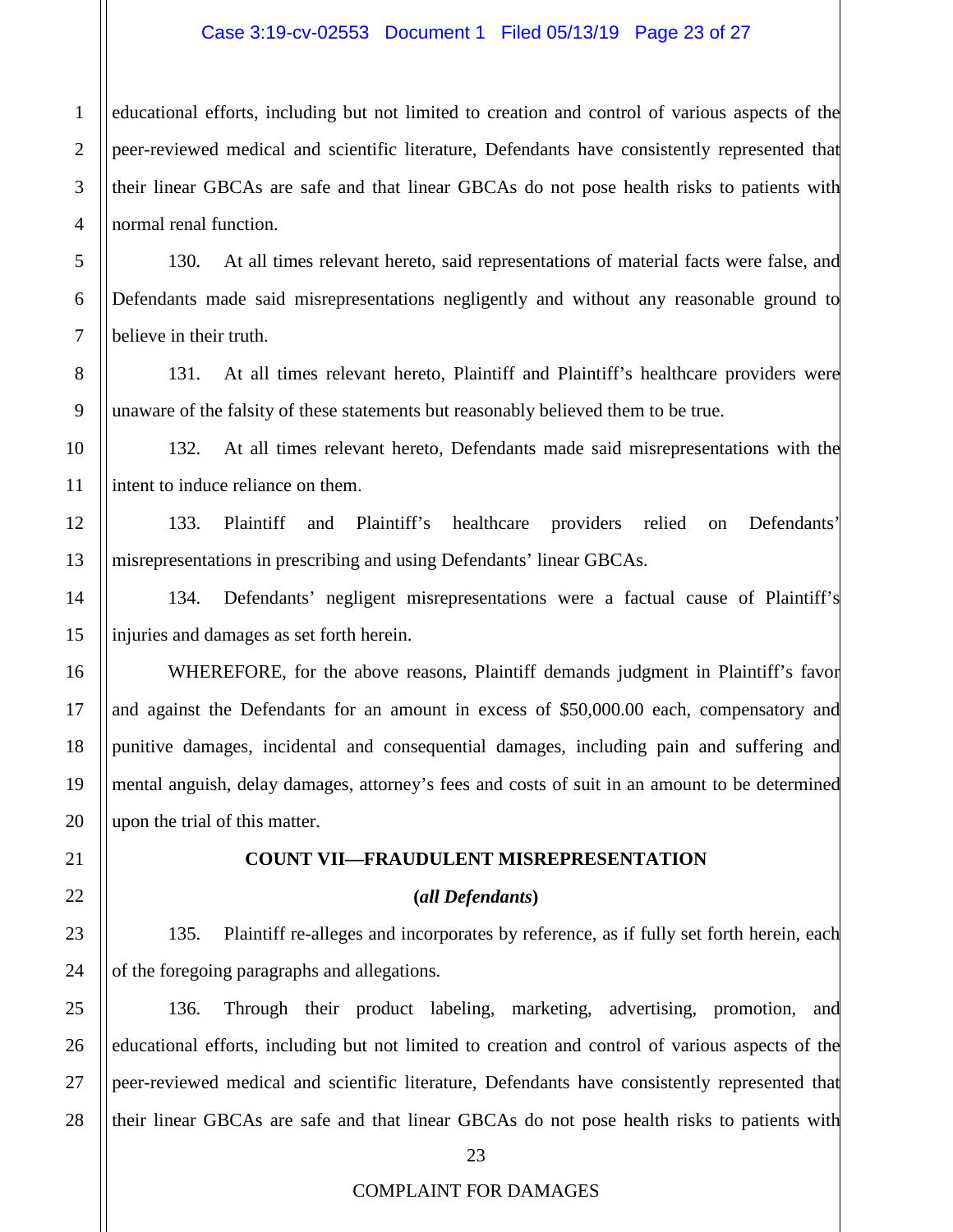# Case 3:19-cv-02553 Document 1 Filed 05/13/19 Page 24 of 27

normal renal function.

1

2

3

4

5

6

7

8

9

10

11

12

13

14

15

16

17

18

19

20

21

22

23

24

25

26

27

28

137. At all times relevant hereto, said representations were of material facts and were false, and Defendants made said misrepresentations fraudulently and intentionally and with the intent of misleading Plaintiff, Plaintiff's healthcare providers, and the medical community.

138. At all times relevant hereto, Plaintiff and Plaintiff's healthcare providers were unaware of the falsity of these statements but reasonably believed them to be true.

139. At all times relevant hereto, Defendants made said misrepresentations with the intent to induce reliance on them.

140. Plaintiff and Plaintiff's healthcare providers relied on Defendants' misrepresentations in prescribing and using Defendants' linear GBCAs.

141. Defendants' fraudulent and intentional misrepresentations were a factual cause of Plaintiff's injuries and damages as set forth herein.

WHEREFORE, for the above reasons, Plaintiff demands judgment in Plaintiff's favor and against the Defendants for an amount in excess of \$50,000.00 each, compensatory and punitive damages, incidental and consequential damages, including pain and suffering and mental anguish, delay damages, attorney's fees and costs of suit in an amount to be determined upon the trial of this matter.

# **TOLLING: FRAUDULENT CONCEALMENT,**

# **DISCOVERY RULE, AND EQUITABLE ESTOPPEL**

# *Fraudulent Concealment*

142. At all times relevant hereto, Defendants knew or should have known that linear GBCAs posed the risk of retention and harmful health effects outlined herein, that macrocyclic agents are more stable and thus safer, and that systemic fibrotic symptoms and injuries occur in GBCA-exposed patients irrespective of renal function.

143. At all times before Summer 2018, Defendants made misrepresentations and omissions that concealed from Plaintiff material facts that would have permitted Plaintiff to file this action for injuries sooner.

144. Plaintiff and Plaintiff's healthcare providers relied upon Defendants'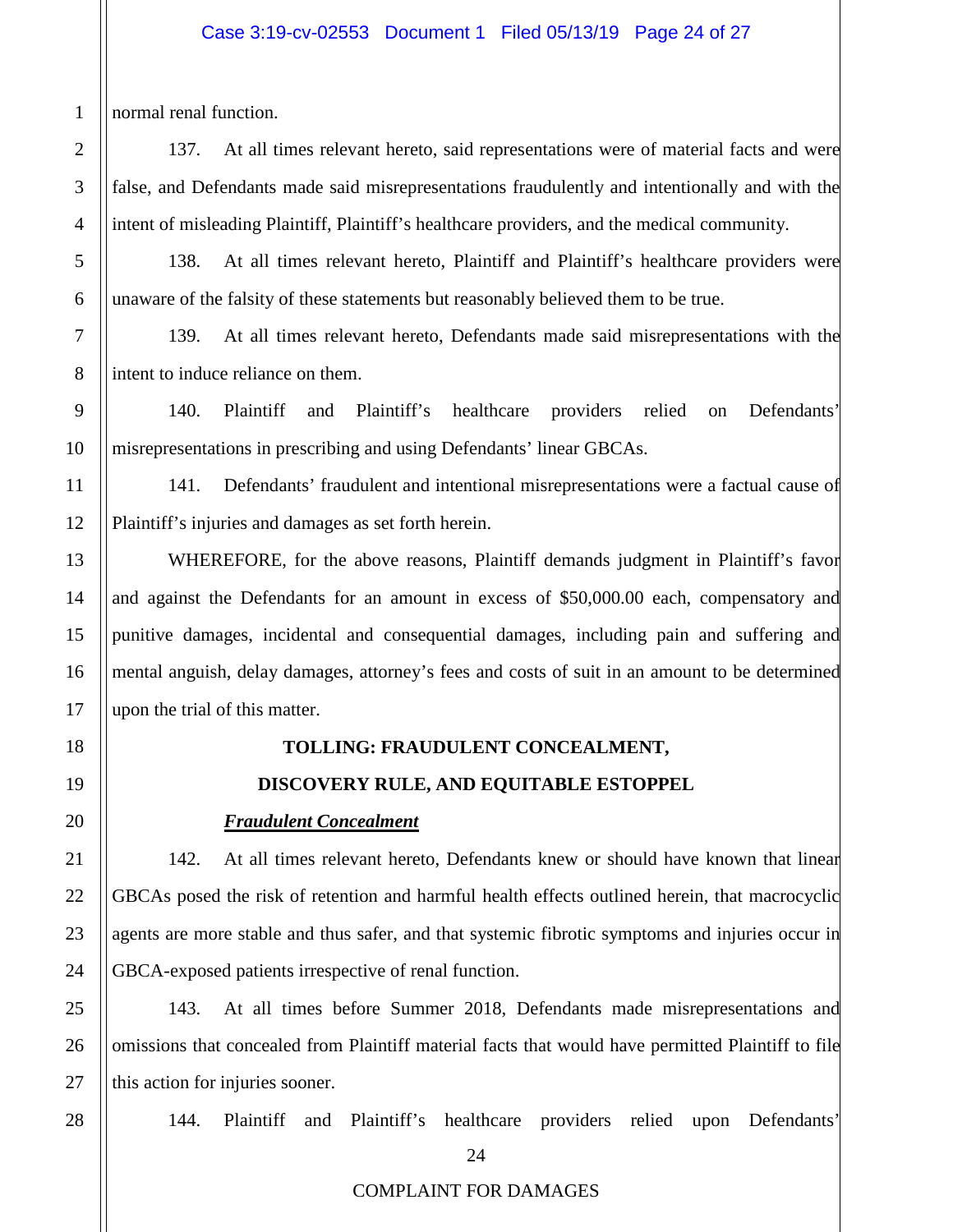misrepresentations and omissions.

1

2

3

4

5

6

7

8

9

10

11

12

13

14

15

16

17

18

19

20

21

22

23

24

25

26

145. Said reliance prevented Plaintiff from learning or discovering facts that would lead a reasonably prudent person to make inquiry or assert available legal claims, including those set forth in the instant complaint, sooner than Plaintiff was in fact able.

146. As a result, any statute of limitations applicable to this action was tolled, and did not begin to run, until at least Summer 2018.

# *Discovery Rule*

147. Plaintiff did not possess facts sufficient to put Plaintiff on notice that the wrongs, acts, and omissions set forth herein had been committed until at the very earliest, Summer 2018.

148. Plaintiff did not know of the claims, and their underlying facts, asserted in this complaint, nor could any reasonable prudent person have known of such claims, until at the very earliest, Summer 2018.

149. At all times relevant hereto, Plaintiff exercised reasonable diligence in investigating potential causes of Plaintiff's injuries, but no information gave Plaintiff a reason to suspect, or reasonably should have given Plaintiff a reason to suspect, that Defendants' products or tortious conduct were the cause of such injuries until at the very earliest, Summer 2018.

150. Regardless of the exercise of any reasonable diligence, Plaintiff did not know, nor reasonably should have known, that Plaintiff suffered injuries and that Plaintiff's injuries had been caused by Defendants' conduct until at the very earliest, Summer 2018.

151. Plaintiff neither suspected nor knew of Defendants' wrongdoings as alleged in this complaint until at the very earliest, Summer 2018.

152. In sum, Plaintiff was reasonably unaware, and had no reasonable way of knowing, that Plaintiff's injuries described herein were caused by Defendants' conduct until at the very earliest, Summer 2018.

153. As a result, any statute of limitations applicable to this action was tolled, and did not begin to run, until at least Summer 2018.

27

28

//

//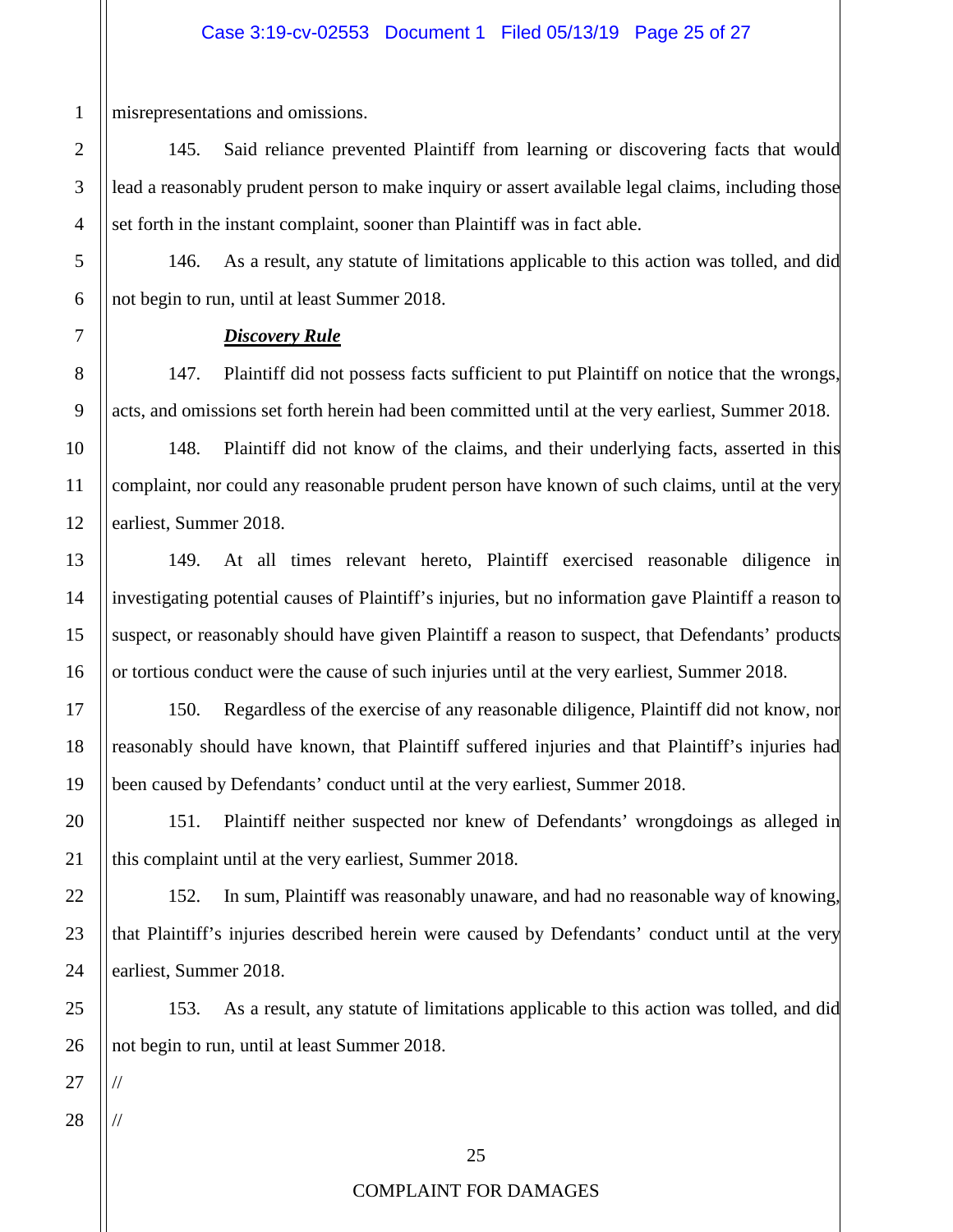# 26 COMPLAINT FOR DAMAGES 1 2 3 4 5 6 7 8 9 10 11 12 13 14 15 16 17 18 19 20 21 22 23 24 25 26 27 28 *Equitable Estoppel* 154. Due to their concealment as set forth *supra*, Defendants are equitably estopped from invoking any statute of limitations as a time bar to Plaintiff's complaint. **PRAYER FOR RELIEF** WHEREFORE, Plaintiff respectfully demands judgment against all Defendants and each of them, individually, jointly and severally, and request compensatory damages, together with interest, cost of suit, attorneys' fees, and all such other relief as the Court deems just and proper as well as: A) compensatory damages for past, present, and future damages, including, but not limited to, great pain and suffering and emotional distress and anguish, for personal injuries sustained by Plaintiff, health and medical care costs, together with interest and costs as provided by law; B) for all ascertainable economic and non-economic damages in an amount as provided by law and to be supported by evidence at trial; C) for specific damages according to proof; D) for Punitive and Exemplary damages according to proof; E) for pre-judgment interest and post-judgment interest as allowed by law; F) for reasonable attorneys' fees; G) for the costs of these proceedings; and H) for such other and further relief as this Court deems just and proper. // // // // // //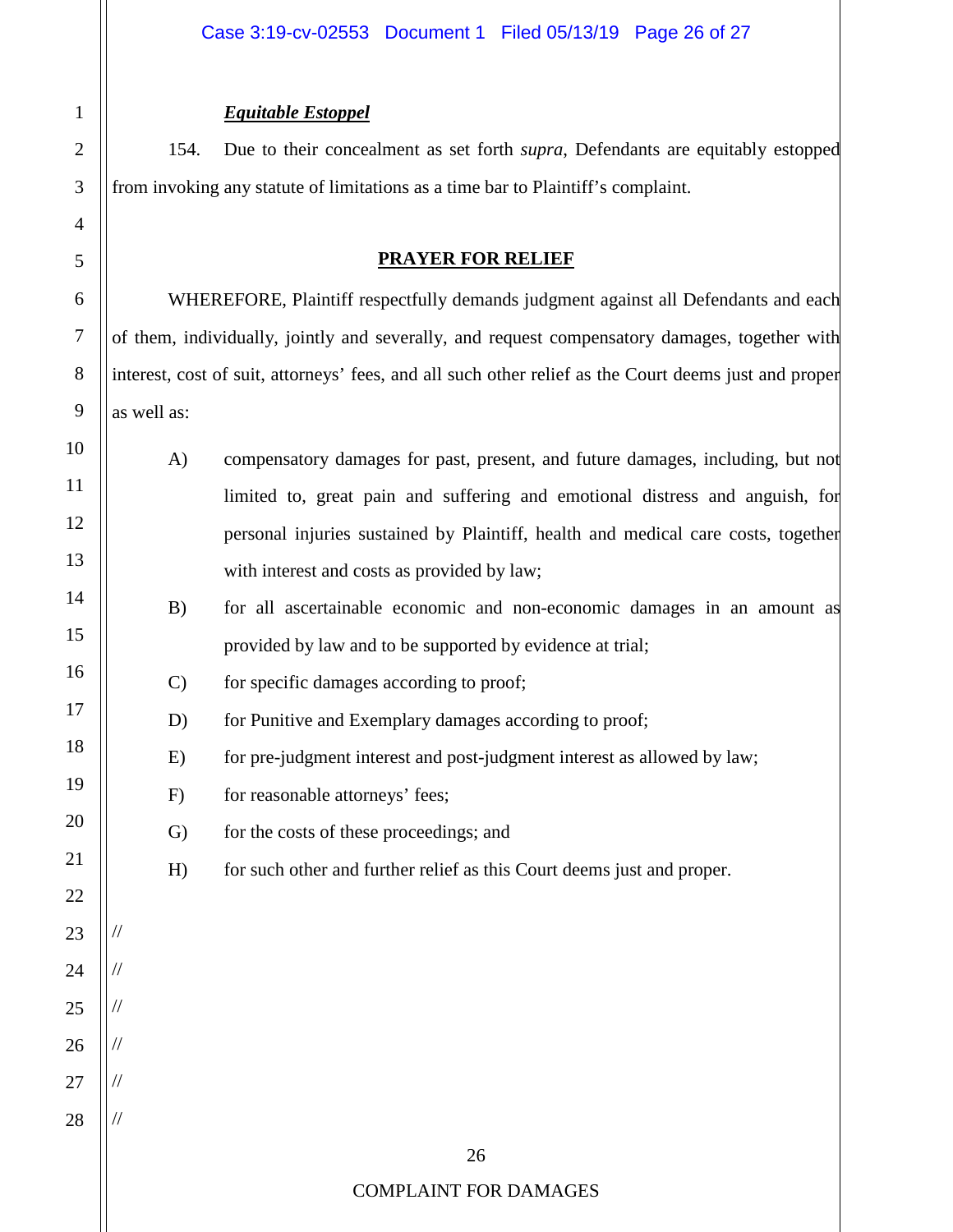|                | Case 3:19-cv-02553 Document 1 Filed 05/13/19 Page 27 of 27                                  |  |  |  |  |  |  |  |  |  |
|----------------|---------------------------------------------------------------------------------------------|--|--|--|--|--|--|--|--|--|
| $\mathbf{1}$   | <b>DEMAND FOR JURY TRIAL</b>                                                                |  |  |  |  |  |  |  |  |  |
| $\overline{2}$ | In addition to the above, Plaintiff hereby demands a trial by jury for all causes of action |  |  |  |  |  |  |  |  |  |
| 3              | and issues that can be tried by a jury.                                                     |  |  |  |  |  |  |  |  |  |
| $\overline{4}$ | DATED this $13th$ day of May 2019.                                                          |  |  |  |  |  |  |  |  |  |
| 5              |                                                                                             |  |  |  |  |  |  |  |  |  |
| 6              | <b>GOMEZ TRIAL ATTORNEYS</b>                                                                |  |  |  |  |  |  |  |  |  |
| $\tau$         | By: /s/ Kristen K. Barton                                                                   |  |  |  |  |  |  |  |  |  |
| $8\,$          | John H. Gomez<br>Kristen K. Barton                                                          |  |  |  |  |  |  |  |  |  |
| 9              | 655 West Broadway, Suite 1700                                                               |  |  |  |  |  |  |  |  |  |
|                | San Diego, CA 92101                                                                         |  |  |  |  |  |  |  |  |  |
| 10             | Tel: (619) 237-3490                                                                         |  |  |  |  |  |  |  |  |  |
| 11             | Fax: (619) 237-3496<br>Email: john@thegomezfirm.com                                         |  |  |  |  |  |  |  |  |  |
| 12             | kbarton@thegomezfirm.com                                                                    |  |  |  |  |  |  |  |  |  |
| 13             | LITTLEPAGE BOOTH LECKMAN                                                                    |  |  |  |  |  |  |  |  |  |
|                | Zoe B. Littlepage                                                                           |  |  |  |  |  |  |  |  |  |
| 14             | T. Matthew Leckman                                                                          |  |  |  |  |  |  |  |  |  |
| 15             | 1912 W. Main St.<br>Houston, TX 77098                                                       |  |  |  |  |  |  |  |  |  |
| 16             | Tel: (713) 529-8000                                                                         |  |  |  |  |  |  |  |  |  |
|                | Fax: (713) 529-8044                                                                         |  |  |  |  |  |  |  |  |  |
| 17             | Email: zoe@littlepagebooth.com<br>matt@leckmanlaw.com                                       |  |  |  |  |  |  |  |  |  |
| 18             |                                                                                             |  |  |  |  |  |  |  |  |  |
| 19             | Attorney for Plaintiff Cheryl Mahnke                                                        |  |  |  |  |  |  |  |  |  |
| 20             |                                                                                             |  |  |  |  |  |  |  |  |  |
| 21             |                                                                                             |  |  |  |  |  |  |  |  |  |
| 22             |                                                                                             |  |  |  |  |  |  |  |  |  |
| 23             |                                                                                             |  |  |  |  |  |  |  |  |  |
| 24             |                                                                                             |  |  |  |  |  |  |  |  |  |
| 25             |                                                                                             |  |  |  |  |  |  |  |  |  |
| 26             |                                                                                             |  |  |  |  |  |  |  |  |  |
| 27             |                                                                                             |  |  |  |  |  |  |  |  |  |
| 28             |                                                                                             |  |  |  |  |  |  |  |  |  |
|                | 27                                                                                          |  |  |  |  |  |  |  |  |  |
|                | <b>COMPLAINT FOR DAMAGES</b>                                                                |  |  |  |  |  |  |  |  |  |
|                |                                                                                             |  |  |  |  |  |  |  |  |  |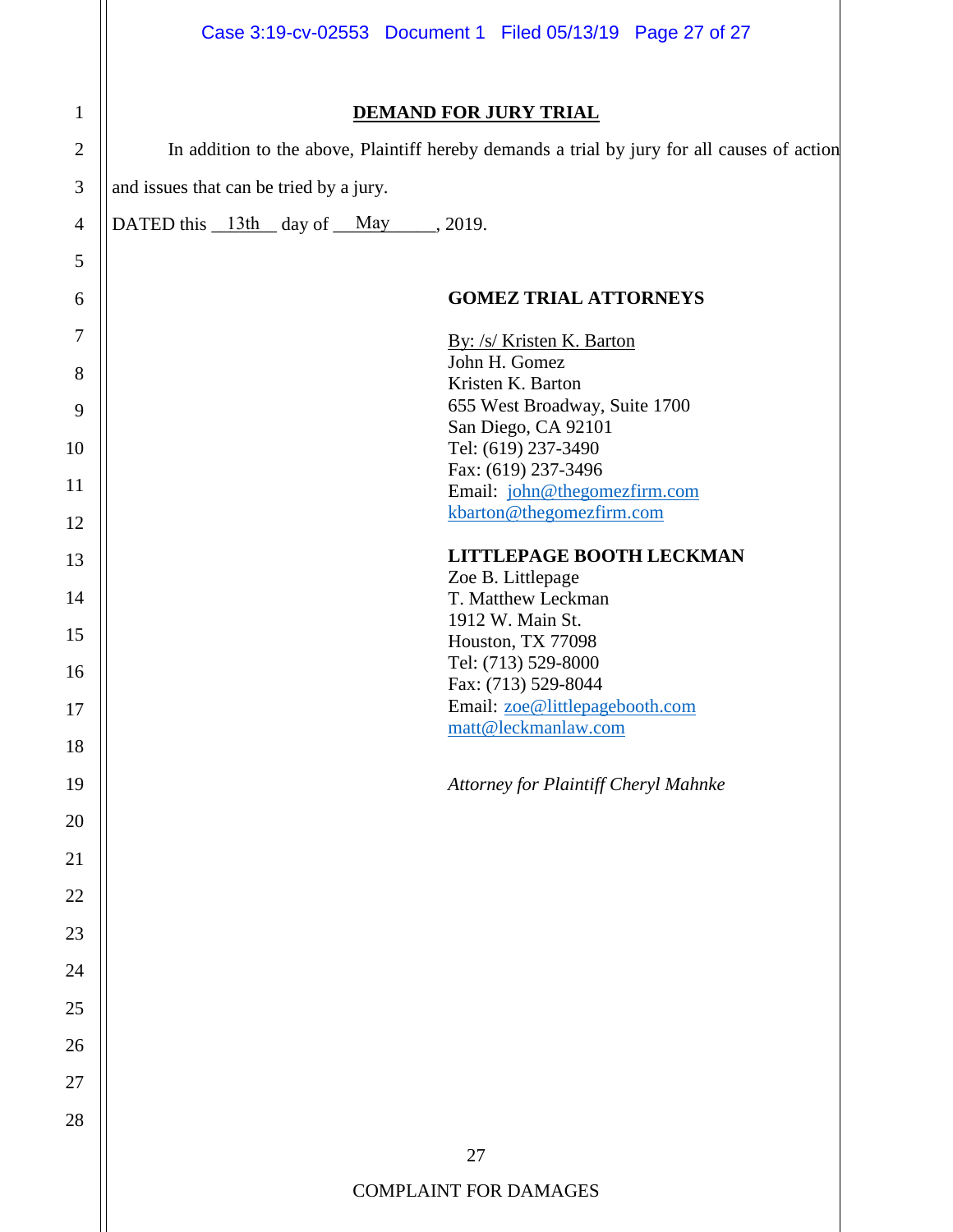# JS-CAND 44 (Rev. 06/17) **Case 3:19-cv-02553 Prefument 1-1 Filed 05/13/19** Page 1 of 2

The JS-CAND 44 civil cover sheet and the information contained herein neither replace nor supplement the filing and service of pleadings or other papers as required by law, except as provided by local rules of court. This

|                                                                                                                    | I. (a) PLAINTIFFS                                                                                                                                                                      |      |                                                                                                                                                                              | <b>DEFENDANTS</b> |            |                |                                                                                                              |          |               |
|--------------------------------------------------------------------------------------------------------------------|----------------------------------------------------------------------------------------------------------------------------------------------------------------------------------------|------|------------------------------------------------------------------------------------------------------------------------------------------------------------------------------|-------------------|------------|----------------|--------------------------------------------------------------------------------------------------------------|----------|---------------|
| <b>CHERYL MAHNKE</b>                                                                                               |                                                                                                                                                                                        |      | BAYER CORPORATION; BAYER HEALTHCARE LLC; BAYER HEALTHCARE PHARMACEUTICALS, INC.;<br>MCKESSON CORPORATION; MCKESSON MEDICAL-SURGICAL, INC.; and DOES 1 through 20, inclusive, |                   |            |                |                                                                                                              |          |               |
| County of Residence of First Listed Plaintiff<br>(b)<br>San Luis Obispo County<br>(EXCEPT IN U.S. PLAINTIFF CASES) |                                                                                                                                                                                        |      | County of Residence of First Listed Defendant<br>(IN U.S. PLAINTIFF CASES ONLY)                                                                                              |                   |            |                |                                                                                                              |          |               |
|                                                                                                                    |                                                                                                                                                                                        |      | NOTE:<br>IN LAND CONDEMNATION CASES, USE THE LOCATION OF<br>THE TRACT OF LAND INVOLVED.                                                                                      |                   |            |                |                                                                                                              |          |               |
|                                                                                                                    | (C) Attorneys (Firm Name, Address, and Telephone Number)<br>John H. Gomez, Kristen K. Barton<br>Gomez Trial Attorneys 655 W Broadway, Suite 1700<br>San Diego, CA 92101 (619) 237-3490 |      | Attorneys (If Known)                                                                                                                                                         |                   |            |                |                                                                                                              |          |               |
| П.                                                                                                                 | <b>BASIS OF JURISDICTION</b> (Place an "X" in One Box Only)                                                                                                                            | III. | (For Diversity Cases Only)                                                                                                                                                   |                   |            |                | <b>CITIZENSHIP OF PRINCIPAL PARTIES</b> (Place an "X" in One Box for Plaintiff<br>and One Box for Defendant) |          |               |
|                                                                                                                    |                                                                                                                                                                                        |      |                                                                                                                                                                              |                   | <b>PTF</b> | DEF            |                                                                                                              | PTF      | DEF           |
|                                                                                                                    | U.S. Government Plaintiff<br><b>Federal Question</b><br>3<br>(U.S. Government Not a Party)                                                                                             |      | Citizen of This State                                                                                                                                                        |                   | $\times$   | $\blacksquare$ | Incorporated or Principal Place<br>of Business In This State                                                 | -4       | $\frac{4}{3}$ |
|                                                                                                                    | U.S. Government Defendant $\times$ 4<br>Diversity<br>(Indicate Citizenship of Parties in Item III)                                                                                     |      | Citizen of Another State                                                                                                                                                     |                   |            |                | Incorporated and Principal Place<br>of Business In Another State                                             | 5        | $\times$ 5    |
|                                                                                                                    |                                                                                                                                                                                        |      | Citizen or Subject of a<br>Foreign Country                                                                                                                                   |                   |            | 3              | Foreign Nation                                                                                               | $\sigma$ | -6            |

#### **IV. NATURE OF SUIT** *(Place an "X" in One Box Only)*

| <b>TORTS</b><br><b>CONTRACT</b>                                                                                                                                                                                                                                                                                                                                                            |                                                     | <b>FORFEITURE/PENALTY</b>                                                                                      | <b>BANKRUPTCY</b>            | <b>OTHER STATUTES</b>        |                                                   |  |  |  |  |
|--------------------------------------------------------------------------------------------------------------------------------------------------------------------------------------------------------------------------------------------------------------------------------------------------------------------------------------------------------------------------------------------|-----------------------------------------------------|----------------------------------------------------------------------------------------------------------------|------------------------------|------------------------------|---------------------------------------------------|--|--|--|--|
| 110 Insurance                                                                                                                                                                                                                                                                                                                                                                              | PERSONAL INJURY                                     | PERSONAL INJURY                                                                                                | 625 Drug Related Seizure of  | 422 Appeal 28 USC § 158      | 375 False Claims Act                              |  |  |  |  |
| 120 Marine                                                                                                                                                                                                                                                                                                                                                                                 | 310 Airplane                                        | 365 Personal Injury - Product                                                                                  | Property 21 USC § 881        | 423 Withdrawal 28 USC        | 376 Qui Tam (31 USC                               |  |  |  |  |
| 130 Miller Act<br>Liability<br>315 Airplane Product Liability                                                                                                                                                                                                                                                                                                                              |                                                     |                                                                                                                | 690 Other                    | \$157                        | \$3729(a)                                         |  |  |  |  |
| 140 Negotiable Instrument                                                                                                                                                                                                                                                                                                                                                                  | 320 Assault, Libel & Slander                        | $\times$ 367 Health Care/                                                                                      | <b>LABOR</b>                 | <b>PROPERTY RIGHTS</b>       | 400 State Reapportionment                         |  |  |  |  |
| 150 Recovery of                                                                                                                                                                                                                                                                                                                                                                            | 330 Federal Employers'                              | <b>Pharmaceutical Personal</b>                                                                                 | 710 Fair Labor Standards Act | 820 Copyrights               | 410 Antitrust                                     |  |  |  |  |
| Overpayment Of                                                                                                                                                                                                                                                                                                                                                                             | Liability                                           | <b>Injury Product Liability</b>                                                                                | 720 Labor/Management         | 830 Patent                   | 430 Banks and Banking                             |  |  |  |  |
| Veteran's Benefits                                                                                                                                                                                                                                                                                                                                                                         | 340 Marine                                          | 368 Asbestos Personal Injury                                                                                   | Relations                    | 835 Patent-Abbreviated New   | 450 Commerce                                      |  |  |  |  |
| 151 Medicare Act                                                                                                                                                                                                                                                                                                                                                                           | 345 Marine Product Liability                        | <b>Product Liability</b>                                                                                       | 740 Railway Labor Act        | Drug Application             | 460 Deportation                                   |  |  |  |  |
| 152 Recovery of Defaulted                                                                                                                                                                                                                                                                                                                                                                  | 350 Motor Vehicle                                   | PERSONAL PROPERTY                                                                                              | 751 Family and Medical       | 840 Trademark                | 470 Racketeer Influenced &                        |  |  |  |  |
| <b>Student Loans (Excludes</b>                                                                                                                                                                                                                                                                                                                                                             | 355 Motor Vehicle Product                           | 370 Other Fraud                                                                                                | Leave Act                    |                              | Corrupt Organizations                             |  |  |  |  |
| Veterans)                                                                                                                                                                                                                                                                                                                                                                                  | Liability                                           | 371 Truth in Lending                                                                                           | 790 Other Labor Litigation   | <b>SOCIAL SECURITY</b>       | 480 Consumer Credit                               |  |  |  |  |
| 153 Recovery of<br>Overpayment                                                                                                                                                                                                                                                                                                                                                             | 360 Other Personal Injury                           | 380 Other Personal Property                                                                                    | 791 Employee Retirement      | 861 HIA (1395ff)             | 490 Cable/Sat TV                                  |  |  |  |  |
| of Veteran's Benefits                                                                                                                                                                                                                                                                                                                                                                      | 362 Personal Injury - Medical                       | Damage                                                                                                         | Income Security Act          | 862 Black Lung (923)         | 850 Securities/Commodities/                       |  |  |  |  |
| 160 Stockholders' Suits                                                                                                                                                                                                                                                                                                                                                                    | Malpractice                                         | 385 Property Damage Product                                                                                    | <b>IMMIGRATION</b>           | 863 DIWC/DIWW (405(g))       | Exchange                                          |  |  |  |  |
| 190 Other Contract                                                                                                                                                                                                                                                                                                                                                                         |                                                     | Liability                                                                                                      | 462 Naturalization           | 864 SSID Title XVI           | 890 Other Statutory Actions                       |  |  |  |  |
|                                                                                                                                                                                                                                                                                                                                                                                            | <b>CIVIL RIGHTS</b>                                 | PRISONER PETITIONS                                                                                             | Application                  | 865 RSI (405(g))             | 891 Agricultural Acts                             |  |  |  |  |
| 195 Contract Product Liability                                                                                                                                                                                                                                                                                                                                                             | 440 Other Civil Rights                              | <b>HABEAS CORPUS</b>                                                                                           | 465 Other Immigration        | <b>FEDERAL TAX SUITS</b>     | 893 Environmental Matters                         |  |  |  |  |
| 196 Franchise                                                                                                                                                                                                                                                                                                                                                                              | 441 Voting                                          | 463 Alien Detainee                                                                                             | Actions                      | 870 Taxes (U.S. Plaintiff or | 895 Freedom of Information                        |  |  |  |  |
| <b>REAL PROPERTY</b>                                                                                                                                                                                                                                                                                                                                                                       | 442 Employment                                      | 510 Motions to Vacate                                                                                          |                              | Defendant)                   | Act                                               |  |  |  |  |
| 210 Land Condemnation                                                                                                                                                                                                                                                                                                                                                                      | 443 Housing/                                        | Sentence                                                                                                       |                              | 871 IRS-Third Party 26 USC   | 896 Arbitration                                   |  |  |  |  |
| 220 Foreclosure                                                                                                                                                                                                                                                                                                                                                                            | Accommodations                                      | 530 General                                                                                                    |                              | §7609                        | 899 Administrative Procedure                      |  |  |  |  |
| 230 Rent Lease & Ejectment                                                                                                                                                                                                                                                                                                                                                                 | 445 Amer. w/Disabilities-                           | 535 Death Penalty                                                                                              |                              |                              | Act/Review or Appeal of<br><b>Agency Decision</b> |  |  |  |  |
| 240 Torts to Land                                                                                                                                                                                                                                                                                                                                                                          | Employment                                          | <b>OTHER</b>                                                                                                   |                              |                              | 950 Constitutionality of State                    |  |  |  |  |
| 245 Tort Product Liability                                                                                                                                                                                                                                                                                                                                                                 | 446 Amer. w/Disabilities-Other                      | 540 Mandamus & Other                                                                                           |                              |                              | <b>Statutes</b>                                   |  |  |  |  |
| 290 All Other Real Property                                                                                                                                                                                                                                                                                                                                                                | 448 Education                                       | 550 Civil Rights                                                                                               |                              |                              |                                                   |  |  |  |  |
|                                                                                                                                                                                                                                                                                                                                                                                            |                                                     | 555 Prison Condition                                                                                           |                              |                              |                                                   |  |  |  |  |
|                                                                                                                                                                                                                                                                                                                                                                                            |                                                     | 560 Civil Detainee-                                                                                            |                              |                              |                                                   |  |  |  |  |
|                                                                                                                                                                                                                                                                                                                                                                                            |                                                     | Conditions of                                                                                                  |                              |                              |                                                   |  |  |  |  |
|                                                                                                                                                                                                                                                                                                                                                                                            |                                                     | Confinement                                                                                                    |                              |                              |                                                   |  |  |  |  |
| V.<br><b>ORIGIN</b> (Place an "X" in One Box Only)<br>Original<br>Removed from<br>Remanded from<br>Reinstated or<br>Transferred from<br>Multidistrict<br>8 Multidistrict<br>$\times$ 1<br>2<br>$\overline{\phantom{a}}$<br>5<br>6<br><b>State Court</b><br><b>Appellate Court</b><br>Another District (specify)<br>Litigation-Transfer<br>Litigation-Direct File<br>Proceeding<br>Reopened |                                                     |                                                                                                                |                              |                              |                                                   |  |  |  |  |
| VI.<br><b>CAUSE OF</b>                                                                                                                                                                                                                                                                                                                                                                     |                                                     | Cite the U.S. Civil Statute under which you are filing (Do not cite jurisdictional statutes unless diversity): |                              |                              |                                                   |  |  |  |  |
| <b>ACTION</b>                                                                                                                                                                                                                                                                                                                                                                              | 28 U.S.C. § 1332<br>Brief description of cause:     |                                                                                                                |                              |                              |                                                   |  |  |  |  |
|                                                                                                                                                                                                                                                                                                                                                                                            | Diversity Jurisdiction                              |                                                                                                                |                              |                              |                                                   |  |  |  |  |
|                                                                                                                                                                                                                                                                                                                                                                                            |                                                     |                                                                                                                |                              |                              |                                                   |  |  |  |  |
| <b>REQUESTED IN</b><br>VII.<br>CHECK IF THIS IS A CLASS ACTION<br><b>DEMAND</b> \$<br>CHECK YES only if demanded in complaint:<br><b>JURY DEMAND:</b><br>UNDER RULE 23, Fed. R. Civ. P.<br>$\times$ Yes<br>N <sub>0</sub><br><b>COMPLAINT:</b>                                                                                                                                             |                                                     |                                                                                                                |                              |                              |                                                   |  |  |  |  |
| VIII. RELATED CASE(S),<br><b>IF ANY</b> (See instructions):                                                                                                                                                                                                                                                                                                                                |                                                     | JUDGE Hon. Judge Donato                                                                                        | DOCKET NUMBER 3:18-cv-04146  |                              |                                                   |  |  |  |  |
| IX.                                                                                                                                                                                                                                                                                                                                                                                        | <b>DIVISIONAL ASSIGNMENT (Civil Local Rule 3-2)</b> |                                                                                                                |                              |                              |                                                   |  |  |  |  |
| (Place an "X" in One Box Only)                                                                                                                                                                                                                                                                                                                                                             |                                                     | <b>× SAN FRANCISCO/OAKLAND</b>                                                                                 | <b>SAN JOSE</b>              |                              | EUREKA-MCKINLEYVILLE                              |  |  |  |  |
|                                                                                                                                                                                                                                                                                                                                                                                            |                                                     |                                                                                                                |                              |                              |                                                   |  |  |  |  |
|                                                                                                                                                                                                                                                                                                                                                                                            |                                                     |                                                                                                                |                              |                              |                                                   |  |  |  |  |
| 05/13/2019<br><b>DATE</b>                                                                                                                                                                                                                                                                                                                                                                  |                                                     | <b>SIGNATURE OF ATTORNEY OF RECORD</b>                                                                         |                              | /s/ Kristen K. Barton        |                                                   |  |  |  |  |